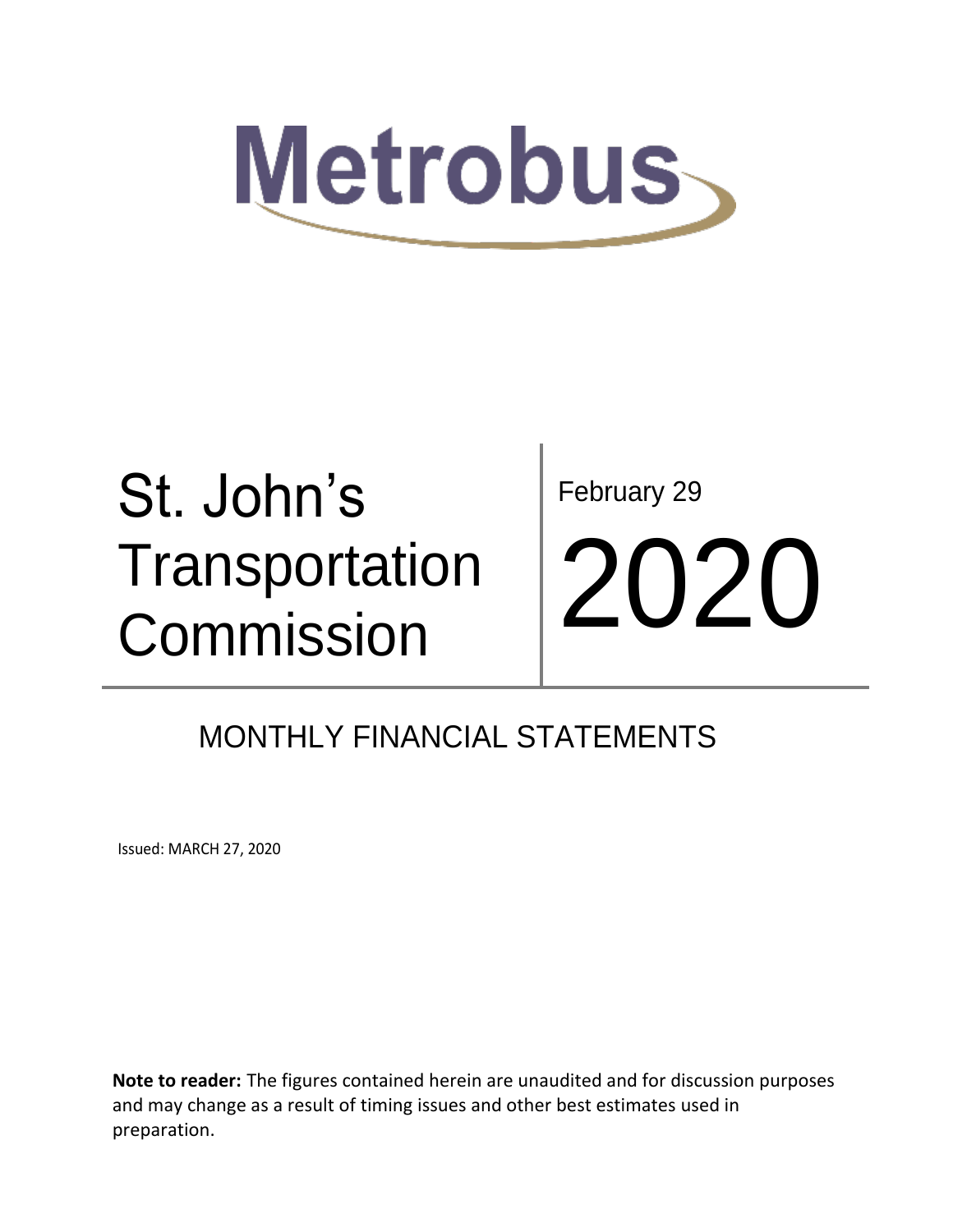STATEMENT OF REVENUE & EXPENDITURES **(METROBUS)**

*FEBRUARY, 2020*

 $\rightarrow$ 



|                                      |               | <b>FEBRUARY</b> |           |               | YEAR TO DATE  |                 |  |  |
|--------------------------------------|---------------|-----------------|-----------|---------------|---------------|-----------------|--|--|
|                                      | <b>ACTUAL</b> | <b>BUDGET</b>   | VARIANCE  | <b>ACTUAL</b> | <b>BUDGET</b> | <b>VARIANCE</b> |  |  |
| <b>REVENUE</b>                       |               |                 |           |               |               |                 |  |  |
| <b>SJMC Subsidy</b>                  | \$1,131,890   | \$1,014,290     | \$117,600 | \$2,410,130   | \$2,166,320   | \$243,810       |  |  |
| Passenger Revenue                    | 465,013       | 482,880         | (17, 867) | 868,697       | 1,031,070     | (162, 373)      |  |  |
| Mt. Pearl Revenue                    | 87,163        | 82,810          | 4,353     | 155,712       | 170,910       | (15, 198)       |  |  |
| Paradise Revenue                     | 23,026        | 22,860          | 166       | 40,543        | 46,540        | (5,997)         |  |  |
| <b>Charter Revenue</b>               | $\mathbf 0$   | $\mathbf 0$     | 0         | $\mathbf{0}$  | $\mathbf{0}$  | 0               |  |  |
| <b>Transit Advertising Revenue</b>   | 8,476         | 12,250          | (3,774)   | 24,253        | 24,500        | (247)           |  |  |
| <b>Community Bus Revenue</b>         | 8,960         | 8,330           | 630       | 18,677        | 16,660        | 2,017           |  |  |
| Other Income                         | 13,016        | 10,000          | 3,016     | 30,057        | 20,000        | 10,057          |  |  |
| <b>TOTAL REVENUE</b>                 | \$1,737,544   | \$1,633,420     | \$104,124 | \$3,548,069   | \$3,476,000   | \$72,069        |  |  |
| <b>OPERATIONS</b>                    |               |                 |           |               |               |                 |  |  |
| <b>Operators Salaries</b>            | \$417,247     | \$414,730       | (S2, 517) | \$934,192     | \$928,750     | (\$5,442)       |  |  |
| <b>Salaries Operations</b>           | 99,623        | 100,590         | 967       | 229,523       | 231,970       | 2,447           |  |  |
| Diesel Fuel                          | 159,966       | 169,730         | 9,764     | 290,271       | 347,270       | 56,999          |  |  |
| <b>Company Vehicles</b>              | 2,549         | 3,130           | 581       | 5,756         | 6,420         | 664             |  |  |
| Licenses                             | 11,640        | 11,500          | (140)     | 16,540        | 16,400        | (140)           |  |  |
| <b>Communications Expense</b>        | 2,211         | 2,230           | 19        | 4,281         | 4,460         | 179             |  |  |
| Miscellaneous                        | 449           | 600             | 151       | 1,149         | 1,200         | 51              |  |  |
| Uniforms & Clothing                  | 6,068         | 5,990           | (78)      | 12,017        | 11,980        | (37)            |  |  |
| <b>Advertising Expense</b>           | 12,223        | 13,030          | 807       | 22,114        | 23,660        | 1,546           |  |  |
| <b>Bus Charter Expense</b>           | 472           | $\mathbf 0$     | (472)     | 472           | $\mathbf{0}$  | (472)           |  |  |
| <b>Transit Advertising Expense</b>   | 6,165         | 7,530           | 1,365     | 14,391        | 16,040        | 1,649           |  |  |
| <b>Community Bus Expense</b>         | 8,462         | 7,810           | (652)     | 16,740        | 16,640        | (100)           |  |  |
| <b>Promotions Expense</b>            | 1,320         | 5,980           | 4,660     | 3,146         | 7,960         | 4,814           |  |  |
| <b>Registration &amp; Membership</b> | 1,656         | 240             | (1, 416)  | 12,637        | 12,180        | (457)           |  |  |
| <b>Schedules &amp; Transfers</b>     | 981           | 1,600           | 619       | 1,973         | 3,200         | 1,227           |  |  |
| <b>TOTAL OPERATIONS</b>              | \$731,032     | \$744,690       | \$13,658  | \$1,565,202   | \$1,628,130   | \$62,928        |  |  |
| <b>MAINTENANCE</b>                   |               |                 |           |               |               |                 |  |  |
| <b>Garage Salaries</b>               | \$166,994     | \$173,440       | \$6,446   | \$378,648     | \$390,110     | \$11,462        |  |  |
| <b>Wash Salaries</b>                 | 23,742        | 24,790          | 1,048     | 53,837        | 55,690        | 1,853           |  |  |
| Shop Tools & Equipment               | 5,095         | 3,200           | (1,895)   | 6,287         | 4,500         | (1,787)         |  |  |
| <b>Stock Parts</b>                   | 33,522        | 47,500          | 13,978    | 75,822        | 91,240        | 15,418          |  |  |
| Garage Expense                       | 6,536         | 7,000           | 464       | 12,926        | 13,220        | 294             |  |  |
| <b>Bus Lubricants</b>                | 9,420         | 9,640           | 220       | 15,416        | 16,510        | 1,094           |  |  |
| <b>Tire Expense</b>                  | 15,771        | 16,890          | 1,119     | 22,923        | 24,270        | 1,347           |  |  |
| <b>Body Shop Supplies</b>            | 219           | 1,340           | 1,121     | 355           | 2,680         | 2,325           |  |  |
| <b>Bus Wash</b>                      | 995           | 890             | (105)     | 995           | 1,780         | 785             |  |  |
| Building & Yards                     | 21,781        | 18,050          | (3, 731)  | 31,755        | 28,800        | (2,955)         |  |  |
| <b>Utilities</b>                     | 45,849        | 47,000          | 1,151     | 99,856        | 93,300        | (6, 556)        |  |  |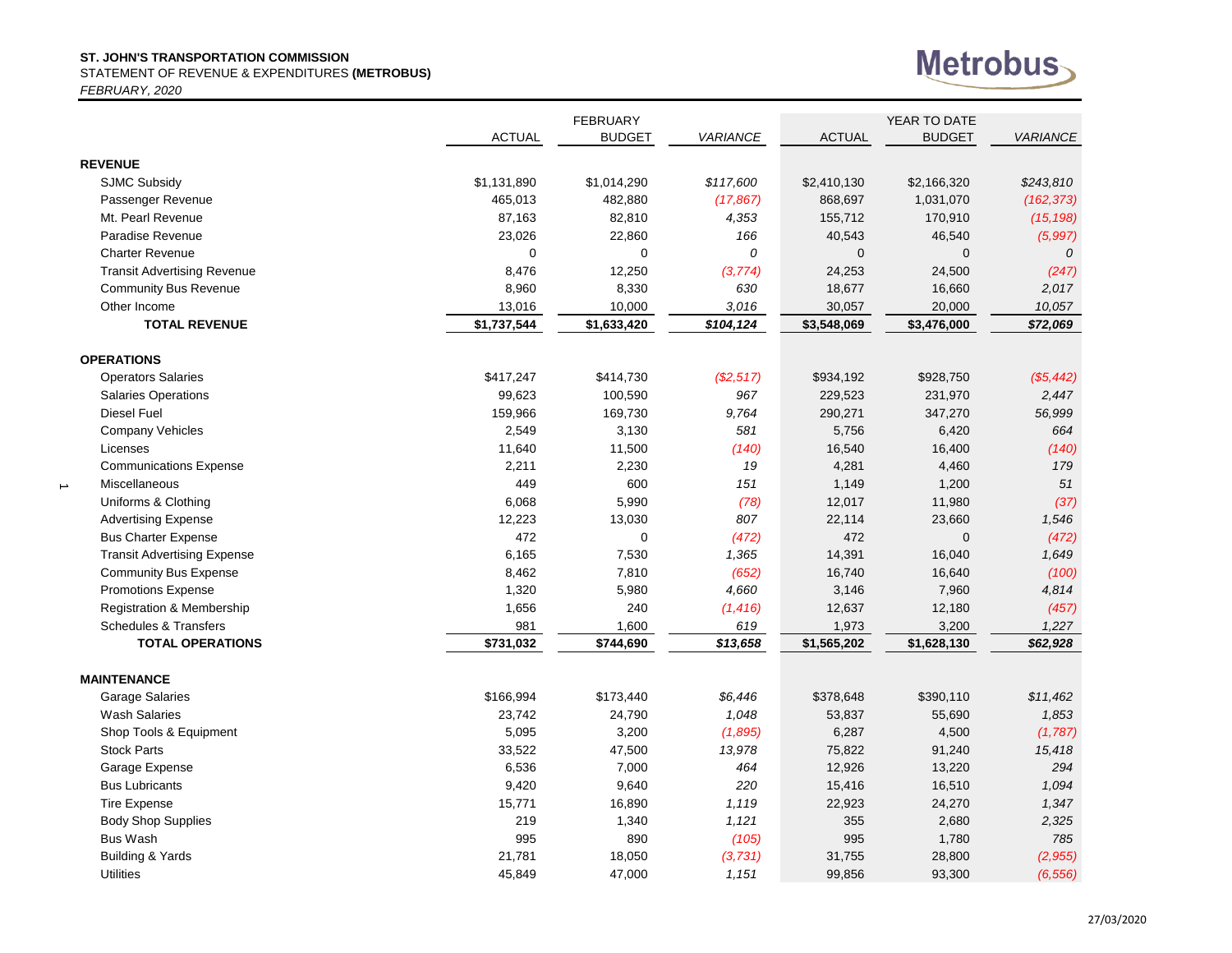STATEMENT OF REVENUE & EXPENDITURES **(METROBUS)**

*FEBRUARY, 2020*

 $\sim$ 



|                                        |               | <b>FEBRUARY</b> |                 |               | YEAR TO DATE  |                 |
|----------------------------------------|---------------|-----------------|-----------------|---------------|---------------|-----------------|
|                                        | <b>ACTUAL</b> | <b>BUDGET</b>   | <b>VARIANCE</b> | <b>ACTUAL</b> | <b>BUDGET</b> | <b>VARIANCE</b> |
| Maintenance Vehicles                   | 3,707         | 4,950           | 1,243           | 12,967        | 7,900         | (5,067)         |
| Bus Stop & Shelters                    | 2,649         | 3,000           | 351             | 4,435         | 5,600         | 1,165           |
| Janitorial & Sanitation                | 4,055         | 3,550           | (505)           | 7,589         | 7,100         | (489)           |
| Farebox Repairs                        | 0             | 1,300           | 1,300           | 0             | 2,700         | 2,700           |
| <b>TOTAL MAINTENANCE</b>               | \$340,335     | \$362,540       | \$22,205        | \$723,811     | \$745,400     | \$21,589        |
| <b>FINANCE &amp; ADMINISTRATION</b>    |               |                 |                 |               |               |                 |
| <b>Administration Salaries</b>         | \$70,999      | \$70,410        | (\$589)         | \$158,859     | \$157,870     | (\$989)         |
| Employer's Payroll Tax                 | 16,283        | 15,780          | (503)           | 36,026        | 35,510        | (516)           |
| Sick Leave                             | 19,000        | 19,000          | 0               | 38,000        | 38,000        | $\mathcal{O}$   |
| Worker's Compensation                  | 11,516        | 11,210          | (306)           | 25,534        | 25,220        | (314)           |
| <b>Employment Insurance</b>            | 17,368        | 17,930          | 562             | 39,015        | 40,340        | 1,325           |
| Group Insurance                        | 52,319        | 54,600          | 2,281           | 101,935       | 104,910       | 2,975           |
| <b>CPP Expense</b>                     | 38,201        | 37,430          | (771)           | 86,512        | 85,220        | (1, 292)        |
| Pension Expense                        | 105,448       | 107,060         | 1,612           | 229,561       | 235,040       | 5,479           |
| Audit & Legal Fees                     | 4,000         | 4,000           | 0               | 6,000         | 6,000         | 0               |
| Telephone Expense                      | 2,418         | 2,910           | 492             | 4,900         | 5,820         | 920             |
| <b>Computer Expense</b>                | 16,489        | 17,090          | 601             | 30,748        | 32,090        | 1,342           |
| Office Supplies Expense                | 6,152         | 8,040           | 1,888           | 11,300        | 15,100        | 3,800           |
| <b>Travel Expense</b>                  | $\mathbf 0$   | 0               | 0               | $\mathbf{0}$  | $\mathbf{0}$  | 0               |
| <b>Training Expense</b>                | 2,108         | 3,400           | 1,292           | 2,108         | 3,400         | 1,292           |
| Fleet Insurance Expense                | 26,952        | 28,920          | 1,968           | 53,780        | 57,840        | 4,060           |
| General Insurance Expense              | 3,105         | 3,200           | 95              | 6,210         | 6,400         | 190             |
| Miscellaneous Expense                  | 1,867         | 3,610           | 1,743           | 7,551         | 9,320         | 1,769           |
| <b>TOTAL FINANCE &amp; ADMIN.</b>      | \$394,225     | \$404,590       | \$11,136        | \$838,039     | \$858,080     | \$20,041        |
| <b>Total Expenses</b>                  | \$1,465,592   | \$1,511,820     | \$46,228        | \$3,127,052   | \$3,231,610   | \$104,558       |
| <b>NET BEFORE DEBT</b>                 | \$271,952     | \$121,600       | \$150,352       | \$421,017     | \$244,390     | \$176,627       |
| <b>DEBT CHARGES</b>                    |               |                 |                 |               |               |                 |
| Loan Interest Expense                  | 12,147        | 14,100          | 1,953           | \$25,565      | \$29,390      | \$3,825         |
| Bank Loan Payment                      | 97,000        | 107,500         | 10,500          | 194,000       | 215,000       | 21,000          |
| <b>TOTAL SURPLUS/(COST) OF SERVICE</b> | \$162,805     | \$0             | \$162,805       | \$201,452     | \$0           | \$201,452       |
|                                        |               |                 |                 |               |               |                 |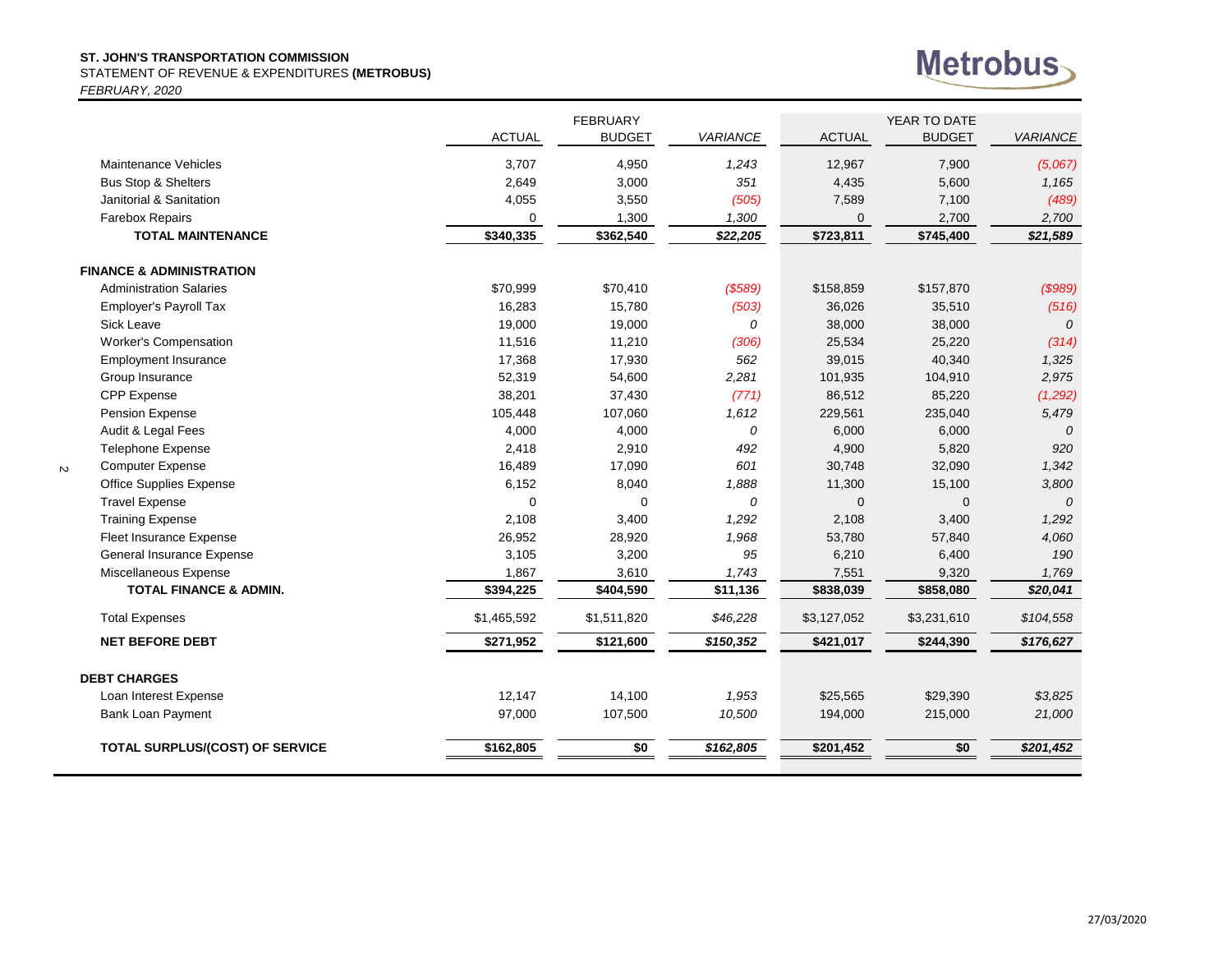STATEMENT OF REVENUE & EXPENDITURES **(GOBUS)**

*FEBRUARY, 2020*

 $\boldsymbol{\omega}$ 



|                                        |               | <b>FEBRUARY</b> |                 |               | YEAR TO DATE  |                    |
|----------------------------------------|---------------|-----------------|-----------------|---------------|---------------|--------------------|
|                                        | <b>ACTUAL</b> | <b>BUDGET</b>   | <b>VARIANCE</b> | <b>ACTUAL</b> | <b>BUDGET</b> | <b>VARIANCE</b>    |
|                                        |               |                 |                 |               |               |                    |
| <b>REVENUE</b>                         |               |                 |                 |               |               |                    |
| <b>SJMC Subsidy</b>                    | \$379,220     | \$373,760       | \$5,460         | \$757,410     | \$746,490     | \$10,920           |
| Passenger Revenue                      | 20,171        | 23,000          | (2,829)         | 37,551        | 50,000        | (12, 449)          |
| <b>Mount Pearl Admin</b>               | 4,650         | 5,030           | (380)           | 10,390        | 12,290        | (1,900)            |
| <b>Government Grant</b>                | 7,875         | 7,900           | (25)            | 15,750        | 15,800        | (50)               |
| <b>TOTAL REVENUE</b>                   | \$411,916     | \$409,690       | \$2,226         | \$821,101     | \$824,580     | $($ \$3,479)       |
|                                        |               |                 |                 |               |               |                    |
| <b>EXPENSES</b>                        |               |                 |                 |               |               |                    |
| <b>MVT Subsidy</b>                     | \$358,794     | \$372,790       | \$13,996        | \$625,535     | \$745,580     | \$120,045          |
| <b>Administration Salaries</b>         | 9,962         | 10,140          | 178             | 22,599        | 22,680        | 81                 |
| <b>Employer's Payroll Tax</b>          | 200           | 200             | 0               | 454           | 450           | (4)                |
| Worker's Compensation                  | 142           | 140             | (2)             | 322           | 320           | (2)                |
| <b>Employment Insurance</b>            | 220           | 230             | 10              | 500           | 510           | 10                 |
| Group Insurance                        | 286           | 180             | (106)           | 644           | 400           | (244)              |
| <b>CPP Expense</b>                     | 498           | 530             | 32              | 1,130         | 1,190         | 60                 |
| Pension Expense                        | 650           | 610             | (40)            | 1,463         | 1,360         | (103)              |
| <b>Promotions Expense</b>              | 57            | 310             | 253             | 150           | 620           | 470                |
| <b>Telephone Expense</b>               | 254           | 360             | 106             | 505           | 720           | 215                |
| <b>Professional Fees</b>               | 621           | 860             | 239             | 2,482         | 2,760         | 278                |
| <b>Computer Expense</b>                | 1,280         | 2,300           | 1,020           | 7,788         | 5,800         | (1,988)            |
| <b>Office Supplies Expense</b>         | 824           | 250             | (574)           | 1,498         | 500           | (998)              |
| <b>Travel Expense</b>                  | $\mathbf 0$   | 0               | 0               | $\mathbf 0$   | $\Omega$      | $\Omega$           |
| <b>Training Expense</b>                | $\Omega$      | $\Omega$        | $\Omega$        | $\Omega$      | $\Omega$      | $\Omega$           |
| Miscellaneous Expense                  | 3,626         | 3,650           | 24              | 5,923         | 7,300         | 1,377              |
| <b>TOTAL EXPENSE</b>                   | \$377,414     | \$392,550       | \$15,136        | \$670,993     | \$790,190     | \$119,197          |
| <b>NET BEFORE DEBT</b>                 | \$34,502      | \$17,140        | \$17,362        | \$150,108     | \$34,390      | \$115,718          |
| <b>DEBT CHARGES</b>                    |               |                 |                 |               |               |                    |
| Loan Interest Expense                  | 1,138         | 1,140           | $\overline{c}$  | \$2,414       | \$2,390       |                    |
|                                        |               |                 | $\mathcal{O}$   |               |               | (\$24)<br>$\Omega$ |
| <b>Bank Loan Payment</b>               | 16,000        | 16,000          |                 | 32,000        | 32,000        |                    |
| <b>TOTAL SURPLUS/(COST) OF SERVICE</b> | \$17,364      | \$0             | \$17,364        | \$115,694     | \$0           | \$115,694          |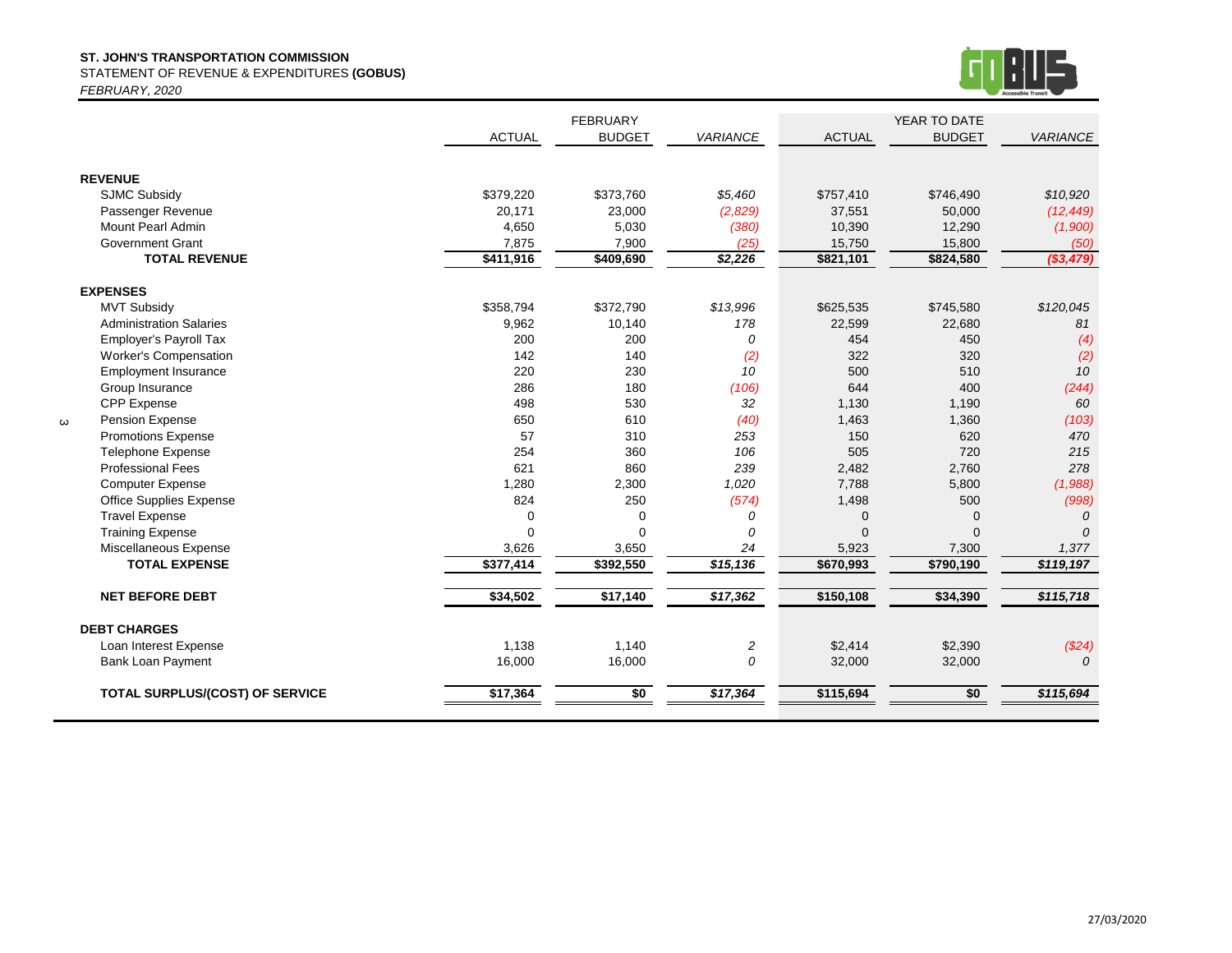#### MONTHLY RIDERSHIP STATISTICS

*FROM JANUARY 2015 to DECEMBER 2020*

| <b>Metrobus</b> |  |
|-----------------|--|
|-----------------|--|

|               | Month                 |           | Percentage<br>change<br>2015 2014/2015 |           | Percentage<br>change<br>2016 2015/2016 |             | Percentage<br>change<br>2017 2016/2017 |           | Percentage<br>change<br>2018 2017/2018 |           | Percentage<br>change<br>2019 2018/2019 |                | Percentage<br>change<br>2020 2019/2020 |  |
|---------------|-----------------------|-----------|----------------------------------------|-----------|----------------------------------------|-------------|----------------------------------------|-----------|----------------------------------------|-----------|----------------------------------------|----------------|----------------------------------------|--|
|               | January               | 258,346   | 11.55%                                 | 249,788   | $-3.31%$                               | 245,991     | $-1.52%$                               | 252,948   | 2.83%                                  | 271,038   | 7.15%                                  | 228,072        | -15.85% **                             |  |
|               | February              | 234,673   | 2.72%                                  | 246,727   | 5.14%                                  | 212,883     | $-13.72%$                              | 226,887   | 6.58%                                  | 245,122   | 8.04%                                  | 293,617        | 19.78% **                              |  |
|               | March                 | 263,328   | 3.42%                                  | 264,549   | 0.46%                                  | 269,695     | 1.95%                                  | 255,246   | $-5.36%$                               | 284,308   | 11.39%                                 |                |                                        |  |
|               | April                 | 240,169   | 5.72%                                  | 238,238   | $-0.80%$                               | 217,414     | $-8.74%$                               | 234,164   | 7.70%                                  | 253,668   | 8.33%                                  |                |                                        |  |
|               | May                   | 242,510   | 1.99%                                  | 236,557   | $-2.45%$                               | 239,758     | 1.35%                                  | 234,195   | $-2.32%$                               | 262,952   | 12.28%                                 |                |                                        |  |
|               | June                  | 243,836   | 4.42%                                  | 237,772   | $-2.49%$                               | 230,028     | $-3.26%$                               | 231,941   | 0.83%                                  | 252,025   | 8.66%                                  |                |                                        |  |
| $\rightarrow$ | July                  | 232,824   | $-2.24%$                               | 223,924   | $-3.82%$                               | 217,931     | $-2.68%$                               | 237,102   | 8.80%                                  | 256,666   | 8.25%                                  |                |                                        |  |
|               | August                | 236,134   | 2.32%                                  | 234,994   | $-0.48%$                               | 228,138     | $-2.92%$                               | 247,044   | 8.29%                                  | 265,350   | 7.41%                                  |                |                                        |  |
|               | September             | 273,145   | $-5.03%$                               | 276,487   | 1.22%                                  | 268,151     | $-3.01%$                               | 281,581   | 5.01%                                  | 315,538   | 12.06%                                 |                |                                        |  |
|               | October               | 286,252   | $-3.07%$                               | 276,778   | $-3.31%$                               | 275,603     | $-0.42%$                               | 299,274   | 8.59%                                  | 326,677   | 9.16%                                  |                |                                        |  |
|               | November              | 267,124   | $-0.47%$                               | 271,693   | 1.71%                                  | 269,013     | $-0.99%$                               | 283,236   | 5.29%                                  | 301,765   | 6.54%                                  |                |                                        |  |
|               | December              | 223,969   | $-3.15%$                               | 207,670   | $-7.28%$                               | 205,510     | $-1.04%$                               | 216,184   | 5.19%                                  | 242,702   | 12.27%                                 |                |                                        |  |
|               | Year-to-date          | 493,019   | 112.87%                                | 496,515   | 0.71%                                  | 458,874     | $-7.58%$                               | 479,835   | 4.57%                                  | 516,160   | 7.57%                                  | 521,689        | 1.07%                                  |  |
|               | <b>Total Year</b>     | 3,002,310 | 1.27%                                  | 2,965,177 | $-1.24%$                               | 2,880,115   | $-2.87%$                               | 2,999,802 | 4.16%                                  | 3,277,811 | 9.27%                                  | 521,689        |                                        |  |
|               |                       |           |                                        |           |                                        |             |                                        |           |                                        |           |                                        |                |                                        |  |
|               | Weekdays<br>Saturdays | 41<br>9   |                                        | 41<br>9   |                                        | 42<br>8     |                                        | 42<br>8   |                                        | 42<br>8   |                                        | 36<br>8        |                                        |  |
|               | Sundays               | 8         |                                        | 9         |                                        | 8           |                                        | 8         |                                        | 8         |                                        | $\overline{7}$ |                                        |  |
|               | SOE                   | 0         |                                        | 0         |                                        | $\mathbf 0$ |                                        |           |                                        | 0         |                                        | 8              |                                        |  |
|               | <b>Stats</b>          |           |                                        |           |                                        |             |                                        |           |                                        |           |                                        |                |                                        |  |
|               |                       | 59        |                                        | 60        |                                        | 59          |                                        | 59        |                                        | 59        |                                        | 60             |                                        |  |

**\*\* Ridership impacted by 8 days of no service due to SOE and free service from the JAN 25th to FEB 7th after SOE lifted.**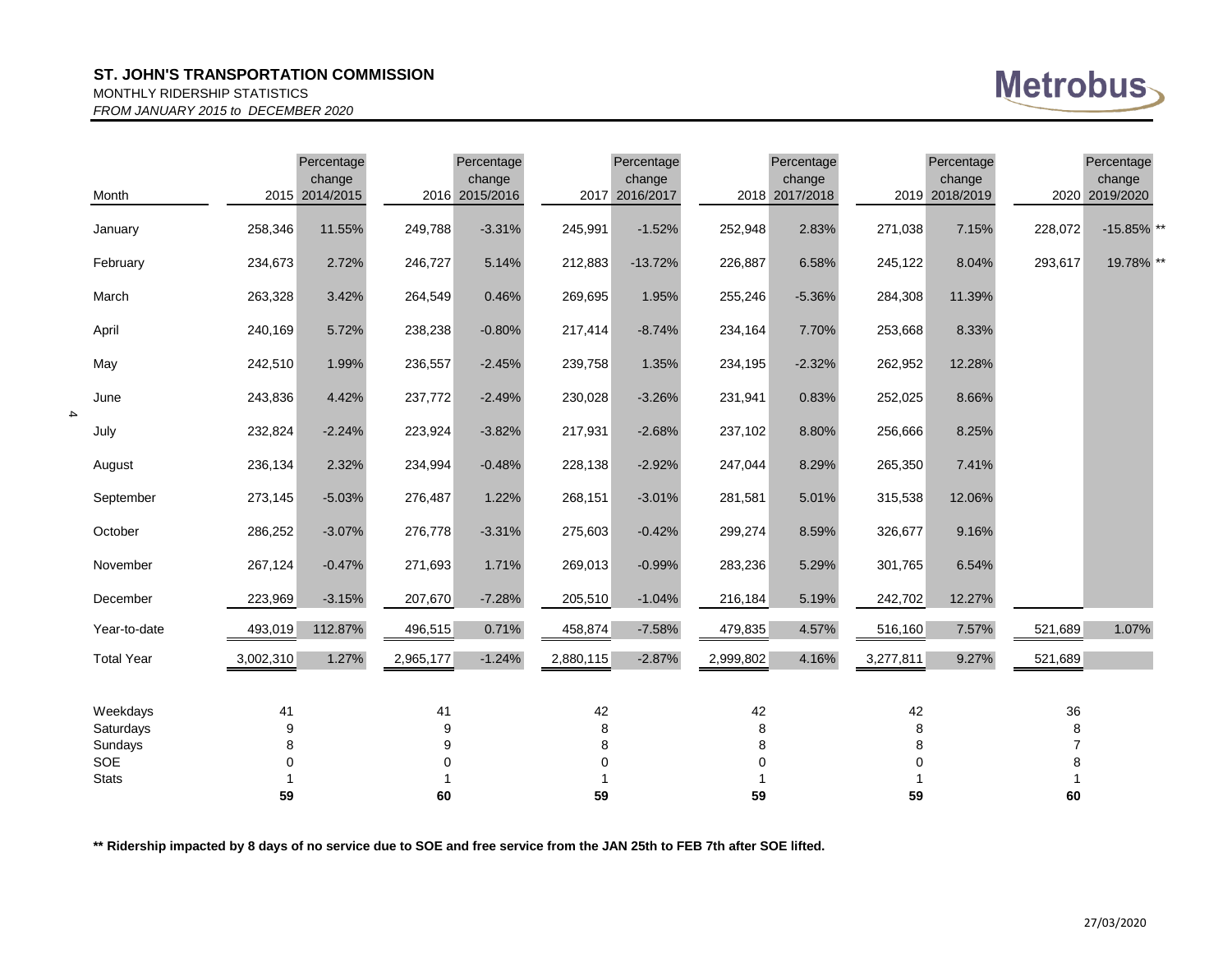#### MONTHLY REVENUE RIDERSHIP STATISTICS (EXCLUDES TRANSFERS DATA) *FROM JANUARY 2015 to DECEMBER 2020*



|   | Month             |           | Percentage<br>change<br>2015 2014/2015 |           | Percentage<br>change<br>2016 2015/2016 |           | Percentage<br>change<br>2017 2016/2017 |           | Percentage<br>change<br>2018 2017/2018 |           | Percentage<br>change<br>2019 2018/2019 | 2020    | Percentage<br>change<br>2019/2020 |
|---|-------------------|-----------|----------------------------------------|-----------|----------------------------------------|-----------|----------------------------------------|-----------|----------------------------------------|-----------|----------------------------------------|---------|-----------------------------------|
|   | January           | 229,186   | 16.33%                                 | 220,583   | $-3.75%$                               | 218,385   | $-1.00%$                               | 222,408   | 1.84%                                  | 236,644   | 6.40%                                  | 209,658 | $-11.40%$                         |
|   | February          | 207,090   | 7.88%                                  | 216,374   | 4.48%                                  | 187,771   | $-13.22%$                              | 196,837   | 4.83%                                  | 211,826   | 7.61%                                  | 265,263 | 25.23%                            |
|   | March             | 232,646   | 9.06%                                  | 232,591   | $-0.02%$                               | 239,814   | 3.11%                                  | 222,806   | $-7.09%$                               | 246,623   | 10.69%                                 |         |                                   |
|   | April             | 211,471   | 11.34%                                 | 209,045   | $-1.15%$                               | 192,439   | $-7.94%$                               | 205,728   | 6.91%                                  | 219,821   | 6.85%                                  |         |                                   |
|   | May               | 213,542   | 5.11%                                  | 207,959   | $-2.61%$                               | 211,286   | 1.60%                                  | 203,580   | $-3.65%$                               | 226,291   | 11.16%                                 |         |                                   |
|   | June              | 215,080   | 4.54%                                  | 209,327   | $-2.67%$                               | 204,044   | $-2.52%$                               | 202,872   | $-0.57%$                               | 218,751   | 7.83%                                  |         |                                   |
| ហ | July              | 206,202   | $-1.83%$                               | 198,377   | $-3.79%$                               | 193,925   | $-2.24%$                               | 209,506   | 8.03%                                  | 223,562   | 6.71%                                  |         |                                   |
|   | August            | 211,517   | 2.93%                                  | 210,112   | $-0.66%$                               | 204,278   | $-2.78%$                               | 219,859   | 7.63%                                  | 233,520   | 6.21%                                  |         |                                   |
|   | September         | 241,494   | $-5.49%$                               | 245,427   | 1.63%                                  | 237,683   | $-3.16%$                               | 248,466   | 4.54%                                  | 275,090   | 10.72%                                 |         |                                   |
|   | October           | 252,873   | $-3.52%$                               | 244,424   | $-3.34%$                               | 241,775   | $-1.08%$                               | 261,538   | 8.17%                                  | 282,342   | 7.95%                                  |         |                                   |
|   | November          | 235,679   | $-1.37%$                               | 239,114   | 1.46%                                  | 236,279   | $-1.19%$                               | 247,460   | 4.73%                                  | 260,755   | 5.37%                                  |         |                                   |
|   | December          | 198,020   | $-3.90%$                               | 185,159   | $-6.49%$                               | 181,057   | $-2.22%$                               | 189,948   | 4.91%                                  | 210,393   | 10.76%                                 |         |                                   |
|   | Year-to-date      | 436,276   | 121.45%                                | 436,957   | 0.16%                                  | 406,156   | $-7.05%$                               | 419,245   | 3.22%                                  | 448,470   | 6.97%                                  | 474,921 | 5.90%                             |
|   | <b>Total Year</b> | 2,654,800 | 2.93%                                  | 2,618,492 | $-1.37%$                               | 2,548,736 | $-2.66%$                               | 2,631,008 | 3.23%                                  | 2,845,618 | 8.16%                                  | 474,921 |                                   |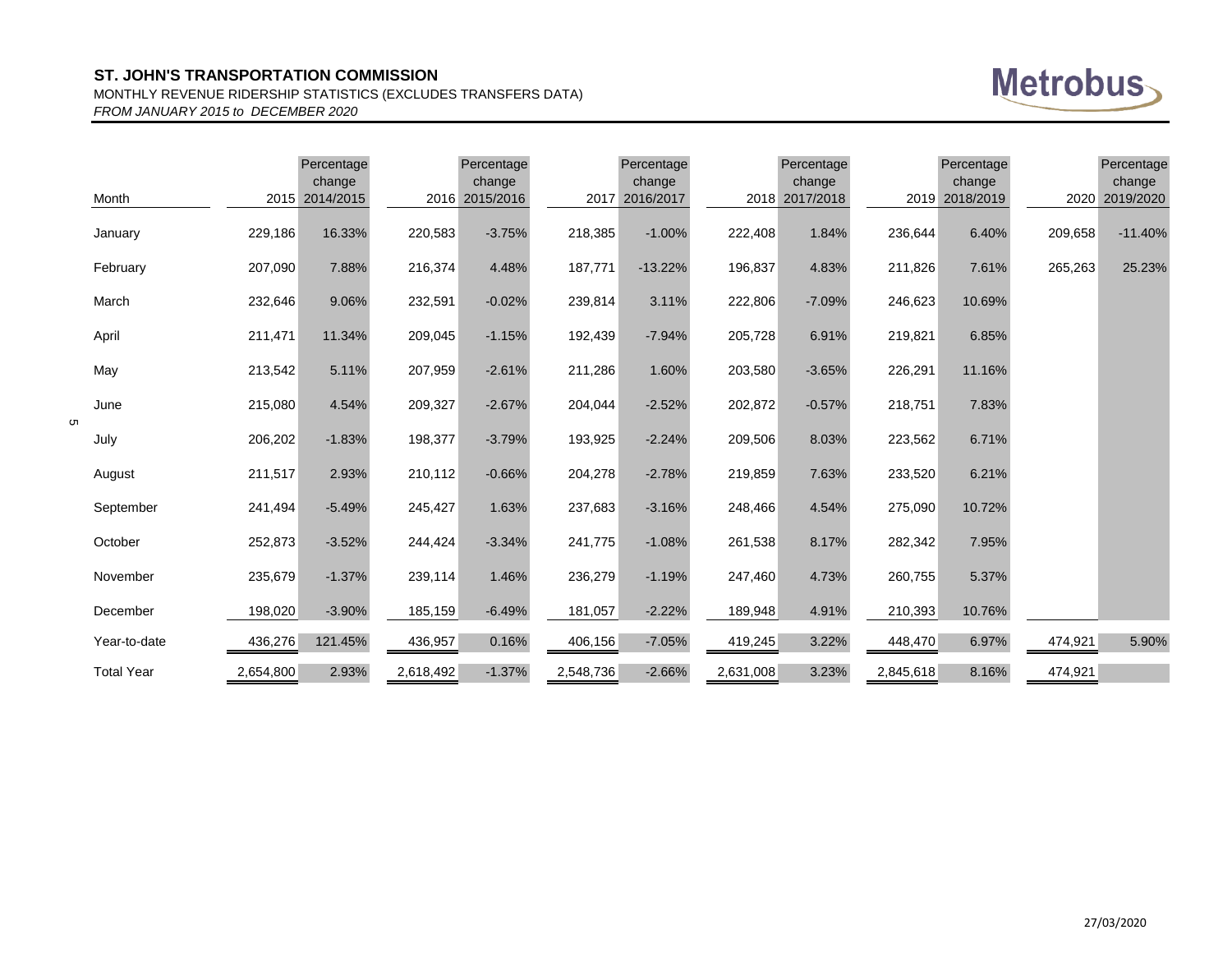#### **ST. JOHN'S TRANSPORTATION COMMISSION MOUNT PEARL SUMMARY REPORT** *FEBRUARY, 2020*

6



|                                    |               | <b>FEBRUARY</b> |                 |               | <b>YTD</b>    |                 |
|------------------------------------|---------------|-----------------|-----------------|---------------|---------------|-----------------|
|                                    | <b>ACTUAL</b> | <b>BUDGET</b>   | <b>VARIANCE</b> | <b>ACTUAL</b> | <b>BUDGET</b> | <b>VARIANCE</b> |
| <b>REVENUES</b>                    |               |                 |                 |               |               |                 |
|                                    |               |                 |                 |               |               |                 |
| Passenger Revenue                  | \$14,673      | \$19,025        | (\$4,352)       | \$24,897      | \$38,768      | (\$13,871)      |
| <b>City of Mount Pearl Billing</b> | 87,163        | 82,810          | 4,353           | 155,712       | 170,910       | (15, 198)       |
| <b>Total Revenue</b>               | \$101,836     | \$101,835       | \$1             | \$180,609     | \$209,678     | (\$29,069)      |
|                                    |               |                 |                 |               |               |                 |
| *Less Variable Expenses            |               |                 |                 |               |               |                 |
| <b>Operating Expenses</b>          | \$41,257      | \$40,996        | (\$261)         | \$88,517      | \$89,911      | \$1,394         |
| Maintenance Expenses               | 15,244        | 16,387          | 1,143           | 33,429        | 34,776        | 1,347           |
| Finance & Admin. Expenses          | 15,431        | 15,313          | (118)           | 33,188        | 32,950        | (238)           |
| <b>Total Expenses</b>              | \$71,932      | \$72,696        | \$764           | \$155, 134    | \$157,637     | \$2,503         |
|                                    |               |                 |                 |               |               |                 |
| <b>Total Overhead Contribution</b> | \$29,904      | \$29,139        | \$765           | \$25,475      | \$52,041      | (\$26,566)      |
| <b>Mount Pearl Kilometers</b>      | 14,302.8      | 14,302.8        | (0.0)           | 25,366.4      | 29,448.3      | (4,081.9)       |
| Cost per Kilometer                 | \$7.12        | \$7.12          |                 | \$7.12        | \$7.12        |                 |
| Riders Per Hour^ - Route 21        | 21.3          |                 |                 |               |               |                 |
| Riders Per Hour^ - Route 22        | 16.9          |                 |                 |               |               |                 |
| ^ Riders per hour average:         |               |                 |                 |               |               |                 |
|                                    | Route 21      | Route 22        |                 |               |               |                 |
| 2015<br>2016                       | 20.5<br>20.6  | 17.5<br>16.6    |                 |               |               |                 |
| 2017                               | 19.6          | 15.7            |                 |               |               |                 |

\*Based on actual/budget kilometers and cost per kilometer

 18.7 15.1 20.1 17.6 22.0 16.5 **2015-2020 19.9 16.1**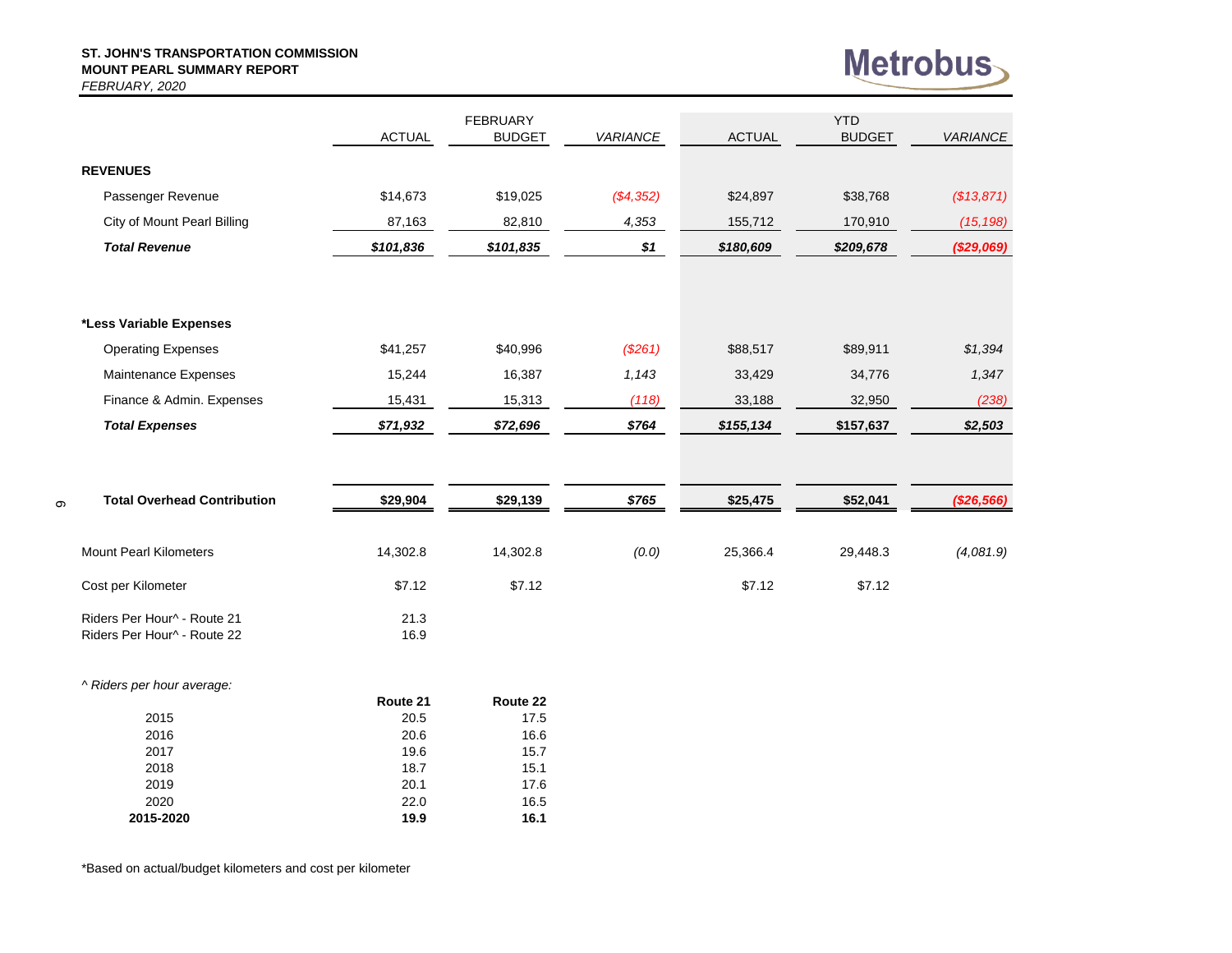#### **ST. JOHN'S TRANSPORTATION COMMISSION PARADISE SUMMARY REPORT** *FEBRUARY, 2020*



|                                    |               | <b>FEBRUARY</b> |           |               | <b>YTD</b>    |                 |
|------------------------------------|---------------|-----------------|-----------|---------------|---------------|-----------------|
|                                    | <b>ACTUAL</b> | <b>BUDGET</b>   | VARIANCE  | <b>ACTUAL</b> | <b>BUDGET</b> | <b>VARIANCE</b> |
| <b>REVENUES</b>                    |               |                 |           |               |               |                 |
| Passenger Revenue                  | \$887         | \$1,047         | (\$160)   | \$1,545       | \$2,239       | (\$694)         |
| Town of Paradise Billing           | 23,026        | 22,860          | 166       | 40,543        | 46,540        | (5, 997)        |
| <b>Total Revenue</b>               | \$23,913      | \$23,907        | \$6       | \$42,088      | \$48,779      | (\$6,691)       |
|                                    |               |                 |           |               |               |                 |
| *Less Variable Expenses            |               |                 |           |               |               |                 |
| <b>Operating Expenses</b>          | \$9,688       | \$8,626         | (\$1,062) | \$20,592      | \$19,907      | (\$685)         |
| Maintenance Expenses               | 3,580         | 3,848           | 268       | 7,776         | 8,089         | 313             |
| Finance & Admin. Expenses          | 3,623         | 3,596           | (27)      | 7,720         | 7,663         | (57)            |
| <b>Total Expenses</b>              | \$16,891      | \$16,070        | (\$821)   | \$36,088      | \$35,659      | $(*429)$        |
|                                    |               |                 |           |               |               |                 |
| <b>Total Overhead Contribution</b> | \$7,022       | \$7,837         | (\$815)   | \$6,000       | \$13,120      | (\$7,120)       |
| <b>Paradise Kilometers</b>         | 3,358.6       | 3,358.4         | 0.3       | 5,911.2       | 6,851.2       | (940.0)         |
| Cost per Kilometer                 | \$7.12        | \$7.12          |           | \$7.12        | \$7.12        |                 |
| Riders Per Hour*                   | 7.9           |                 |           |               |               |                 |
| * Riders per hour average:         |               |                 |           |               |               |                 |
| 2016 (Jun-Dec)                     | 7.2           |                 |           |               |               |                 |

 $2017$   $7.7$ <br>2018  $7.2$ 2018 2019 6.4<br>2020 8.1 2020 8.1<br>116-2020 7.3

**2016-2020 7.3**

 $\prec$ 

\*Based on actual/budget kilometers and cost per kilometer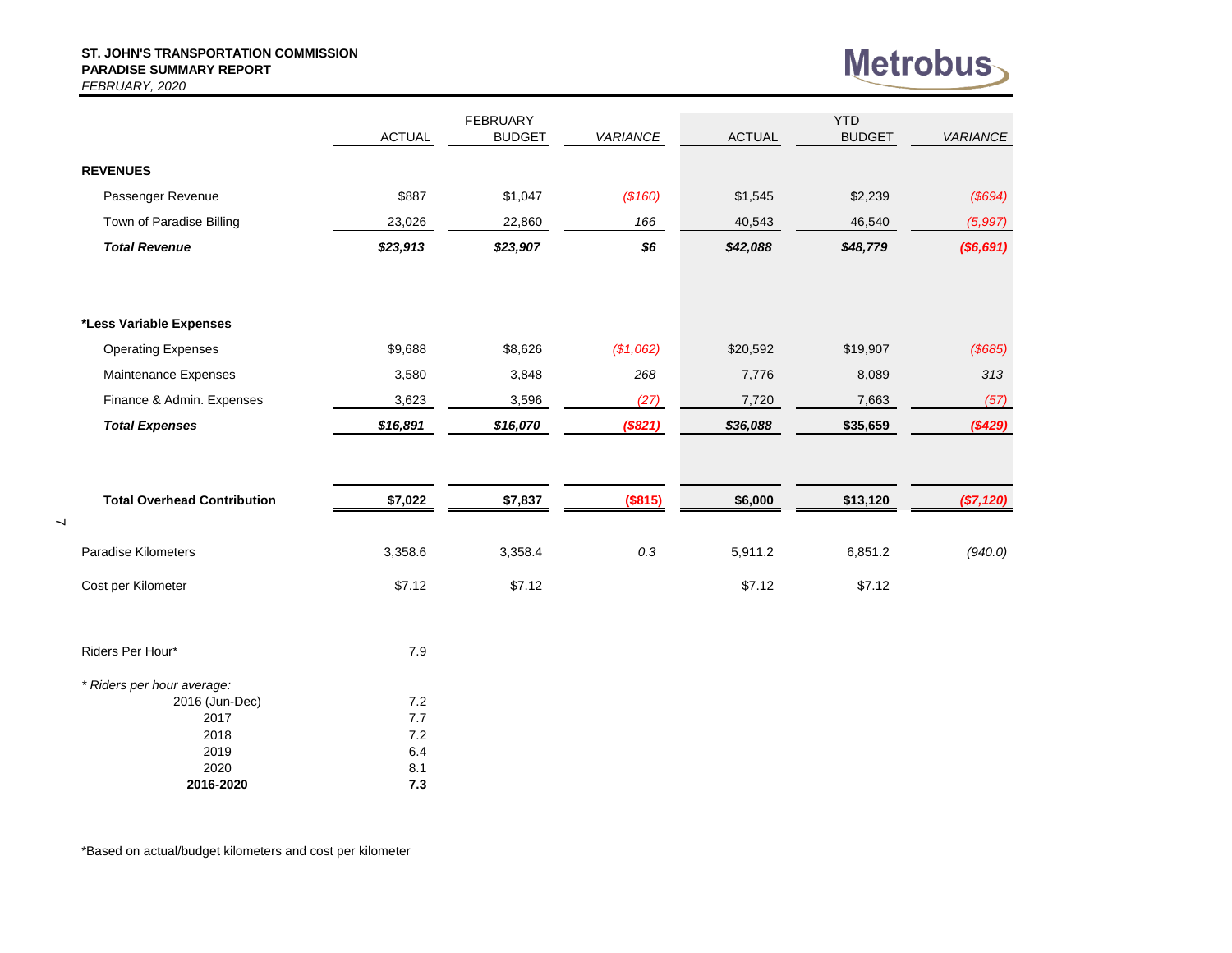#### **ST. JOHN'S TRANSPORTATION COMMISSION CHARTER FINANCIAL STATEMENTS** *FEBRUARY, 2020*

 $\infty$ 



|                                     |               | <b>FEBRUARY</b> |                 |                | YEAR TO DATE  |                 |
|-------------------------------------|---------------|-----------------|-----------------|----------------|---------------|-----------------|
|                                     | <b>ACTUAL</b> | <b>BUDGET</b>   | <b>VARIANCE</b> | <b>ACTUAL</b>  | <b>BUDGET</b> | <b>VARIANCE</b> |
| <b>REVENUES</b>                     |               |                 |                 |                |               |                 |
| <b>Charter Revenue</b>              | \$0           | \$0             | \$0             | \$0            | \$0           | \$0             |
| <b>Total Revenue</b>                | \$0           | \$0             | \$0             | \$0            | \$0           | \$0             |
| <b>EXPENSES</b>                     |               |                 |                 |                |               |                 |
| <b>Operators Salary Expense</b>     | \$377         | \$0             | (\$377)         | \$377          | \$0           | (\$377)         |
| <b>Operation's Salaries Expense</b> | $\mathbf 0$   | $\mathbf 0$     | 0               | $\overline{0}$ | $\mathbf{0}$  | 0               |
| Diesel Fuel Expense                 | 63            | 0               | (63)            | 63             | 0             | (63)            |
| Maintenance Expenses *              | 32            | 0               | (32)            | 32             | $\mathbf{0}$  | (32)            |
| Meals & Miscellaneous Expenses      | 0             | $\mathbf 0$     | 0               | $\mathbf{0}$   | $\mathbf{0}$  | $\overline{O}$  |
| <b>Marketing Expense</b>            | 0             | $\mathbf 0$     | 0               | $\overline{0}$ | $\Omega$      | 0               |
| <b>Administration Expense</b>       | $\Omega$      | $\Omega$        | 0               | 0              | $\Omega$      | 0               |
| <b>Total Expenses</b>               | \$472         | \$0             | (\$472)         | \$472          | \$0           | (\$472)         |
|                                     |               |                 |                 |                |               |                 |
| <b>PROFIT / (LOSS)</b>              | (\$472)       | \$0             | $(*472)$        | (\$472)        | \$0           | (\$472)         |

\* Maintenance Expenses include Garage Salaries, Wash Salaries, Stock Parts, Garage Expense, Bus Lubricants, Tire Expense, Bus Wash Expense.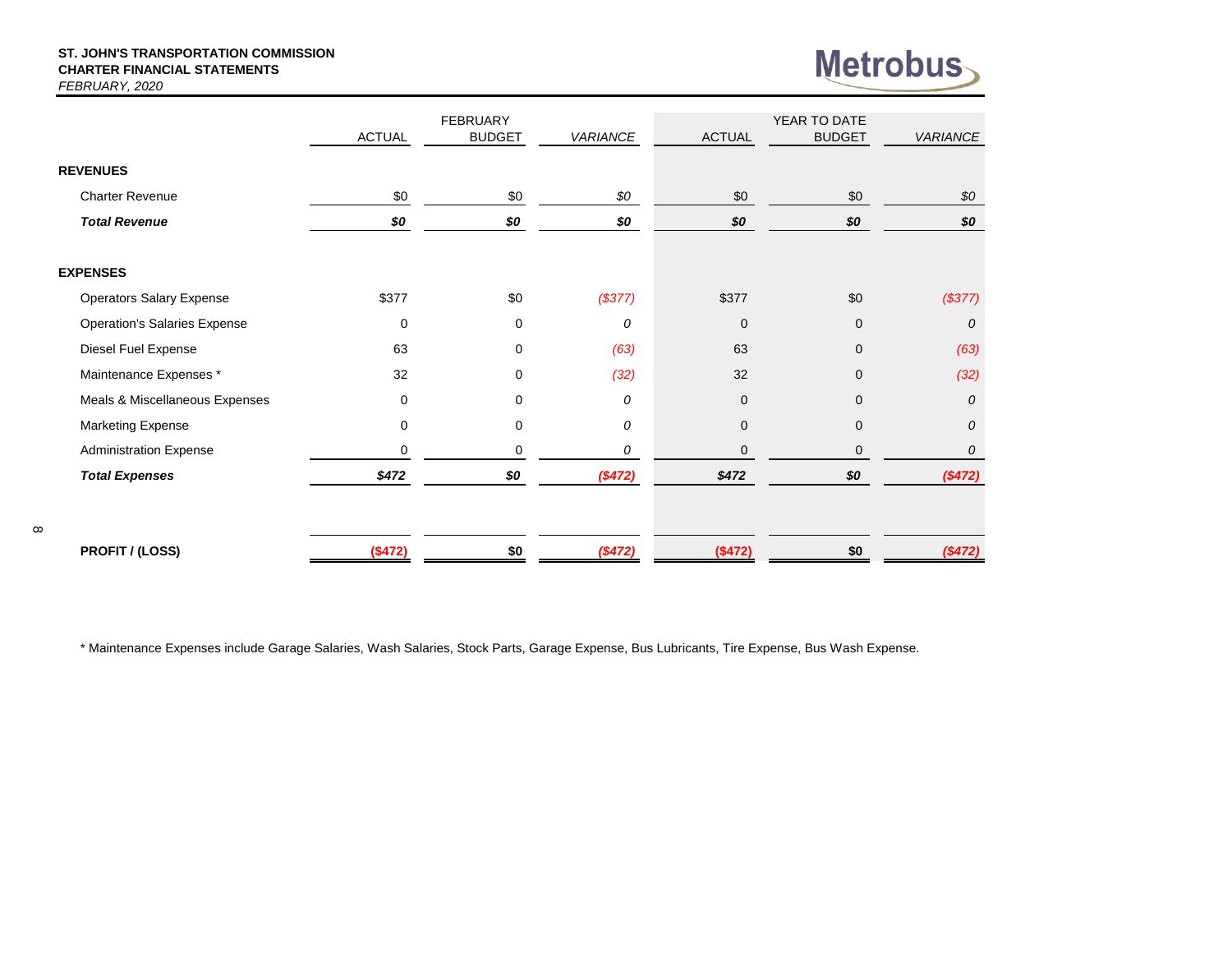#### **ST. JOHN'S TRANSPORTATION COMMISSION TRANSIT ADVERTISING FINANCIAL STATEMENT**



*FEBRUARY, 2020* ACTUAL BUDGET *VARIANCE* ACTUAL BUDGET *VARIANCE* **REVENUES** FEBRUARY THE STATE SERVICE SERVICE SERVICE SERVICE SERVICE SERVICE SERVICE SERVICE SERVICE SERVICE SERVICE SERVICE SERVICE SERVICE SERVICE SERVICE SERVICE SERVICE SERVICE SERVICE SERVICE SERVICE SERVICE SERVICE SERVICE SER

| \$6,226     | \$10,000        | (\$3,774)          | \$19,753           | \$20,000                        | $(\$247)$          |
|-------------|-----------------|--------------------|--------------------|---------------------------------|--------------------|
| \$6,226     | \$10,000        | (\$3,774)          | \$19,753           | \$20,000                        | (\$247)            |
|             |                 |                    |                    |                                 |                    |
|             |                 |                    |                    |                                 |                    |
|             |                 |                    |                    |                                 | \$4)               |
| 735         | 1,110           | 375                | 2,200              | 2,220                           | 20                 |
| $\mathbf 0$ | 580             | 580                | (252)              | 1,160                           | 1,412              |
| $\mathbf 0$ | $\mathbf 0$     | 0                  | $\mathbf 0$        | $\mathbf 0$                     | $\boldsymbol{0}$   |
| 485         | 370             | (115)              | 970                | 740                             | (230)              |
| 58          | 80              | 22                 | 116                | 160                             | 44                 |
| 275         | 300             | 25                 | 1,155              | 600                             | (555)              |
| 339         | 630             | 291                | 678                | 1,260                           | 582                |
| $\mathbf 0$ | 190             | 190                | $\mathbf 0$        | 380                             | 380                |
| 360         | 360             | 0                  | 720                | 720                             | $\boldsymbol{0}$   |
| \$6,165     | \$7,530         | \$1,365            | \$14,391           | \$16,040                        | \$1,649            |
|             |                 |                    |                    |                                 |                    |
|             |                 |                    |                    |                                 | \$1,402            |
| \$2,250     | \$2,250         | \$0                | \$4,500            | \$4,500                         | $$0$$              |
| \$2,311     | \$4,720         |                    | \$9,862            | \$8,460                         | \$1,402            |
|             | \$3,913<br>\$61 | \$3,910<br>\$2,470 | (\$3)<br>(\$2,409) | \$8,804<br>\$5,362<br>(\$2,409) | \$8,800<br>\$3,960 |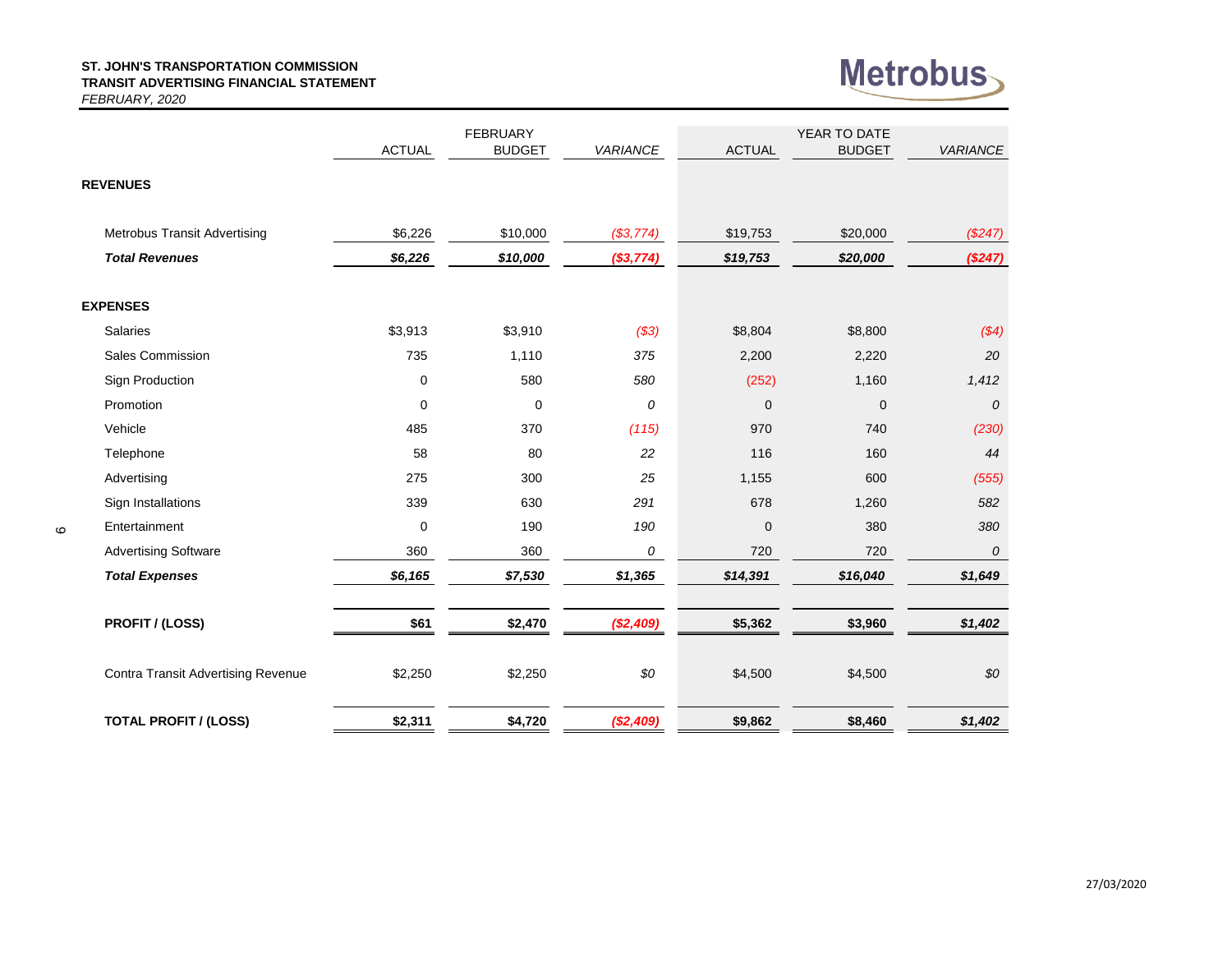#### **ST. JOHN'S TRANSPORTATION COMMISSION COMMUNITY BUS FINANCIAL STATEMENT** *FEBRUARY, 2020*

2018 5.7 2019 5.5 2020 4.5 **2014-2020 5.1**

 $\vec{o}$ 



|                            | <b>ACTUAL</b> | <b>FEBRUARY</b><br><b>BUDGET</b> | <b>VARIANCE</b> | <b>ACTUAL</b> | YEAR TO DATE<br><b>BUDGET</b> | VARIANCE |
|----------------------------|---------------|----------------------------------|-----------------|---------------|-------------------------------|----------|
| <b>Community Bus</b>       |               |                                  |                 |               |                               |          |
| Fares                      | \$1,160       | \$0                              | \$1,160         | \$1,907       | \$0                           | \$1,907  |
| <b>Government Grant</b>    | 7,800         | 8,330                            | (530)           | 16,770        | 16,660                        | 110      |
| <b>Total Revenues</b>      | \$8,960       | \$8,330                          | \$630           | \$18,677      | \$16,660                      | \$2,017  |
| <b>EXPENSES</b>            |               |                                  |                 |               |                               |          |
| <b>Operators Salaries</b>  | \$5,197       | \$5,200                          | \$3             | \$11,173      | \$10,920                      | (\$253)  |
| <b>Operations Salaries</b> | $\pmb{0}$     | $\pmb{0}$                        | 0               | $\mathbf 0$   | $\mathbf{0}$                  | 0        |
| <b>Benefits</b>            | 567           | 520                              | (47)            | 1,221         | 1,100                         | (121)    |
| Diesel / Gas               | 1,113         | 960                              | (153)           | 1,998         | 2,260                         | 262      |
| Maintenance Expenses       | 957           | 1,030                            | 73              | 1,720         | 2,160                         | 440      |
| Other                      | 628           | 100                              | (528)           | 628           | 200                           | (428)    |
| <b>Total Expenses</b>      | \$8,462       | \$7,810                          | (\$652)         | \$16,740      | \$16,640                      | (\$100)  |
| Capital Debt Payment       | \$1,800       | \$1,800                          | $\$0$           | \$3,600       | \$3,600                       | \$0      |
| PROFIT / (LOSS)            | (\$1,302)     | (\$1,280)                        | (\$22)          | (\$1,663)     | (\$3,580)                     | \$1,917  |
| West # 1 (Mon) X 4         | 168           |                                  |                 | 242           |                               |          |
| East # 1 (Tue) X 4         | 91            |                                  |                 | 141           |                               |          |
| West # 2 (Wed) X 4         | 137           |                                  |                 | 241           |                               |          |
| East # 2 (Thu) X 4         | 106           |                                  |                 | 268           |                               |          |
| Bidgoods (Fri) X 4         | 132           |                                  |                 | 257           |                               |          |
|                            | 634           |                                  |                 | 1,149         |                               |          |
| Riders Per Hour*           | 4.4           |                                  |                 |               |                               |          |
| * Riders per hour average: |               |                                  |                 |               |                               |          |
| 2014                       | 2.3           |                                  |                 |               |                               |          |
| 2015                       | 4.2           |                                  |                 |               |                               |          |
| 2016<br>2017               | 5.5<br>5.9    |                                  |                 |               |                               |          |
|                            |               |                                  |                 |               |                               |          |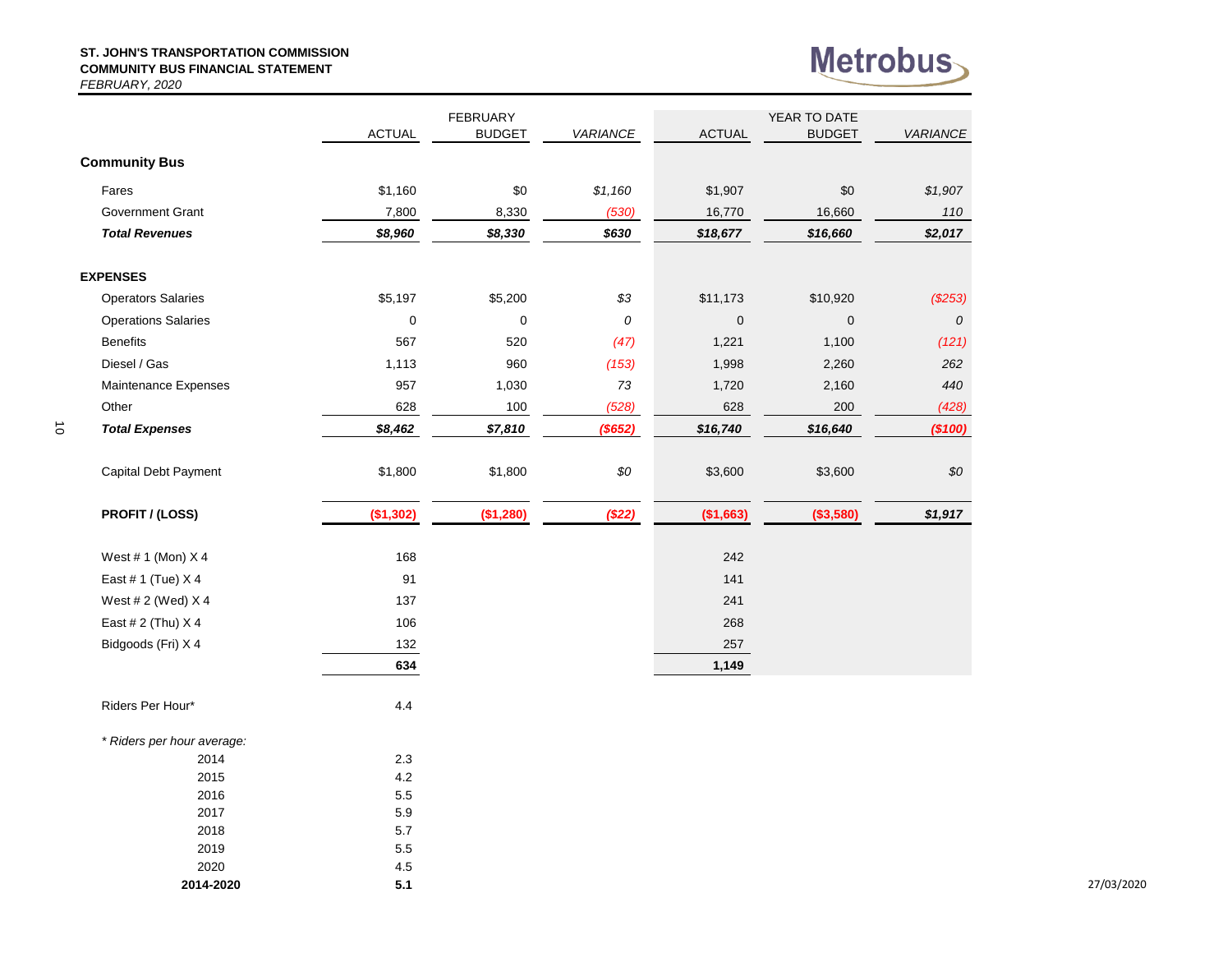| <b>ST. JOHN'S TRANSPORTATION COMMISSION</b> |  |
|---------------------------------------------|--|
| <b>KEY PERFORMANCE INDICATORS</b>           |  |

FEBRUARY, 2020

| <b>KEY PERFORMANCE INDICATORS</b>          | 2 MTH<br>2020 | 2 MTH<br>2019 | <b>TOTAL</b><br>2019 | <b>TOTAL</b><br>2018 | <b>TOTAL</b><br>2017 | <b>TOTAL</b><br>2016 | <b>TOTAL</b><br>2015 |
|--------------------------------------------|---------------|---------------|----------------------|----------------------|----------------------|----------------------|----------------------|
| <b>PASSENGERS PER HOUR</b>                 | 26.68         | 23.21         | 24.21                | 22.08                | 21.47                | 22.12                | 22.80                |
| ENERGY EFFIC. (Diesel / Rev Hours)         | 14.85         | 14.23         | 14.36                | 14.49                | 12.12                | 11.07                | 12.97                |
| FINANCIAL PERFORMANCE (Op Rev / Op Cost)   | 28.6%         | 31.6%         | 32.7%                | 31.2%                | 33%                  | 30%                  | 32%                  |
| MAINTENANCE EFFIC. (Bus Maint / Rev Hours) | 28.69         | 26.60         | 26.68                | 25.59                | 25.06                | 25.88                | 24.32                |
| <b>AVERAGE FARE</b>                        | 1.67          | 1.97          | 1.87                 | 1.92                 | 1.95                 | 1.76                 | 1.79                 |
| <b>OPERATING REVENUE / HOUR</b>            | 45.68         | 47.00         | 46.40                | 43.80                | 43.47                | 40.87                | 42.92                |
| <b>TOTAL COST PER RIDER</b>                | 6.42          | 6.86          | 6.44                 | 6.97                 | 6.99                 | 6.95                 | 6.78                 |

| <b>JOHN'S TRANSPORTATION COMMISSION</b><br><b>ST.</b> |  |  |  |
|-------------------------------------------------------|--|--|--|
| <b>KEY PERFORMANCE INDICATORS</b>                     |  |  |  |
| FEBRUARY, 2020                                        |  |  |  |

|                                   | 2 MTH  | % of       | 2 MTH  | $%$ of     | <b>TOTAL</b> | $%$ of     | <b>TOTAL</b> | $%$ of     | <b>TOTAL</b> | % of       | <b>TOTAL</b> | $%$ of     | <b>TOTAL</b> | % of       |
|-----------------------------------|--------|------------|--------|------------|--------------|------------|--------------|------------|--------------|------------|--------------|------------|--------------|------------|
| <b>KEY PERFORMANCE INDICATORS</b> | 2020   | Paid Trips | 2019   | Paid Trips | 2018         | Paid Trips | 2018         | Paid Trips | 2017         | Paid Trips | 2016         | Paid Trips | 2015         | Paid Trips |
| <b>BUS TRIPS</b>                  | 13,164 | 60.4%      | 15,434 | 58.8%      | 98,012       | 60.5%      | 89,970       | 60.5%      | 72,581       | 56.1%      | 78,520       | 67.2%      | 78,711       | 74.7%      |
| <b>TAXI TRIPS</b>                 | 7,562  | 34.7%      | 9,606  | 36.6%      | 58,085       | 35.8%      | 51,870       | 34.9%      | 49,297       | 38.1%      | 29,891       | 25.6%      | 19,571       | 18.6%      |
| <b>TOTAL TRIPS</b>                | 20,726 |            | 25,040 |            | 156,097      |            | 141,840      |            | 121,878      |            | 108,411      |            | 98,282       |            |
| NO SHOWS                          | 1,076  | 4.9%       | 1,220  | 4.6%       | 5,985        | 3.7%       | 6,832        | 4.6%       | 7,474        | 5.8%       | 8,405        | 7.2%       | 7,058        | 6.7%       |
| <b>TOTAL PAID TRIPS</b>           | 21,802 |            | 26,260 |            | 162,082      |            | 148,672      |            | 129,352      |            | 116,816      |            | 105,340      |            |
| <b>CANCELLATIONS</b>              | 16,494 | 75.7%      | 11,131 | 42.4%      | 70,239       | 43.3%      | 57,627       | 38.8%      | 24,825       | 19.2%      | 12,935       | 11.1%      | 12,730       | 12.1%      |
| GOBUS rides on METROBUS           | 2,041  | 9.4%       | 2,572  | 9.8%       | 23,976       | 14.8%      | 19,346       | 13.0%      | 14,264       | 11.0%      | 8.741        | 7.5%       | 4,807        | 4.6%       |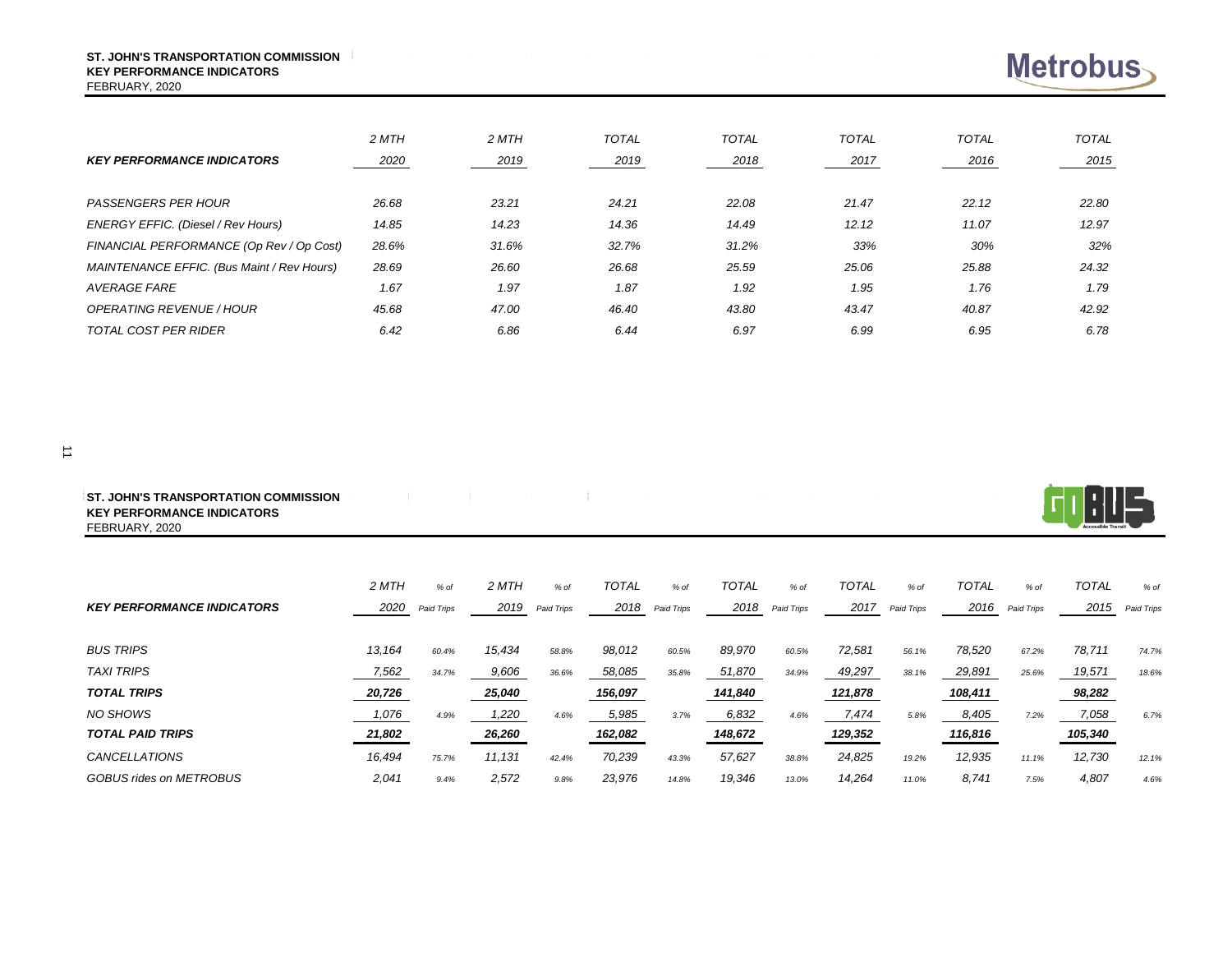#### **REVENUES**

\$117,600

CITY SUSBIDY  $\mathbb{Z}^4$  Additonal subsidy for free rides period Feb 1-7 after end of SOE.

| PASSENGER REVENUE |                                     | 2020      | 2019      | Variance   |
|-------------------|-------------------------------------|-----------|-----------|------------|
| (\$17,867)        | Cash Revenue                        | \$109,960 | \$128,109 | (\$18,149) |
|                   | 10-Ride Passes                      | \$80,469  | \$85,109  | (\$4,640)  |
|                   | <b>Monthly Passes</b>               | \$268,249 | \$250,502 | \$17,747   |
|                   | Other (double-rides, Go-Cards, etc) | \$3,992   | \$7,935   | (\$3,943)  |
|                   | M-Card fees                         | \$5,574   | \$4,098   | \$1,476    |
|                   | Credits / Discounts / Allocations   | (\$1,160) | (\$2,517) | \$1,357    |
|                   | <b>Commission Paid</b>              | (\$2,072) | (\$2,023) | (\$49)     |
|                   | <b>Total Revenue</b>                | \$465,013 | \$471,213 | (\$6,200)  |

Storm on Jan 16 left us with no service for 8 days (SOE). Started again Jan 25th with two weeks free rides.

 $\mathbb{X}^*$  Cash revenue down 14.1% from 2019 but cash ridership up 138% (\* key being used in free period to count riders).

10-Ride pass revenue was down 5.5% from 2019. 10-Ride riders were down 9.5% while sales were down 5.67%.

- Monthly pass revenue was up 7.1% from 2019. Monthly riders were down 17.4% while sales were up 12.7%. 50% discounted February passes were available due to the free period unil February 7th.
- Ridership of 293,617 was 19.8% higher than 2019 (245,122) and 16.9% higher than budget (251,193).  *NOTE: There were 20 week days in 2019 and in 2018. However, February started with 7 free days post SOE.*
- Avg fare of \$1.58 compared to \$1.92 in 2019 and \$1.92 budget.

Rides per pass ratio was 31.4 compared to 42.9 in 2019. Not a usable metric this month as free rides from Feb 1-7 meant passes were not used like normal.

| Cash % at time of SOE was 2019 starts off at 24.1. This metric not |      | Cash  | 10R   | Mth   |
|--------------------------------------------------------------------|------|-------|-------|-------|
| a good comparative this month due to Feb 1-7 free rides period.    | 2020 | 38.9% | 14.2% | 46.9% |
|                                                                    | 2019 | 24.0% | 16.9% | 59.0% |
|                                                                    | 2018 | 25.8% | 16.9% | 57.3% |
|                                                                    | 2017 | 29.1% | 16.9% | 53.9% |
|                                                                    | 2016 | 31.0% | 15.6% | 53.4% |

| MOUNT PEARL REVENUE | Actual ridership revenues less than budget due to free rides period, thus higher subsidy required. |
|---------------------|----------------------------------------------------------------------------------------------------|
| \$4,353             | (See Mount Pearl statement for more information).                                                  |

- PARADISE REVENUE Actual KM less than budget due to SOE. *(See Paradise statement for more information).*
- TRANSIT ADVERTISING REVENUE Sales bookings for February were less than budgeted. (\$3,774) *(See Transit Advertising statement for more information).*
- OTHER INCOME  $\mathbb{Z}^4$  Billing for costs associated with film shoot at depot. \$2,533 \$3,016 **OPERATIONS DEPT** OPERATORS SALARIES  $\sqrt{3}$  Temp hours at lower pay scales higher than budget (2580 hrs vs 1920). \$18,470 rts off at 24.1. This metric not<br>
Feb 1-7 free rides period.  $\frac{2000}{200}$ <br>  $\frac{33.9\%}{25.8\%}$ <br>  $\frac{12.9\%}{25.8\%}$ <br>  $\frac{12.9\%}{25.8\%}$ <br>  $\frac{53.9\%}{25.8\%}$ <br>  $\frac{53.9\%}{25.8\%}$ <br>  $\frac{53.9\%}{25.8\%}$ <br>  $\frac{53.9\%}{25.8\%}$

|                     |                                                                       | (\$2,626)  |
|---------------------|-----------------------------------------------------------------------|------------|
| (\$2,517)           | Temp time covering dock, sick, floater, other higher than budget.     | (\$21,096) |
| UPERATURS SALARIES. | Temp hours at lower pay scales higher than budget (2580 hrs vs 1920). | \$18.47U   |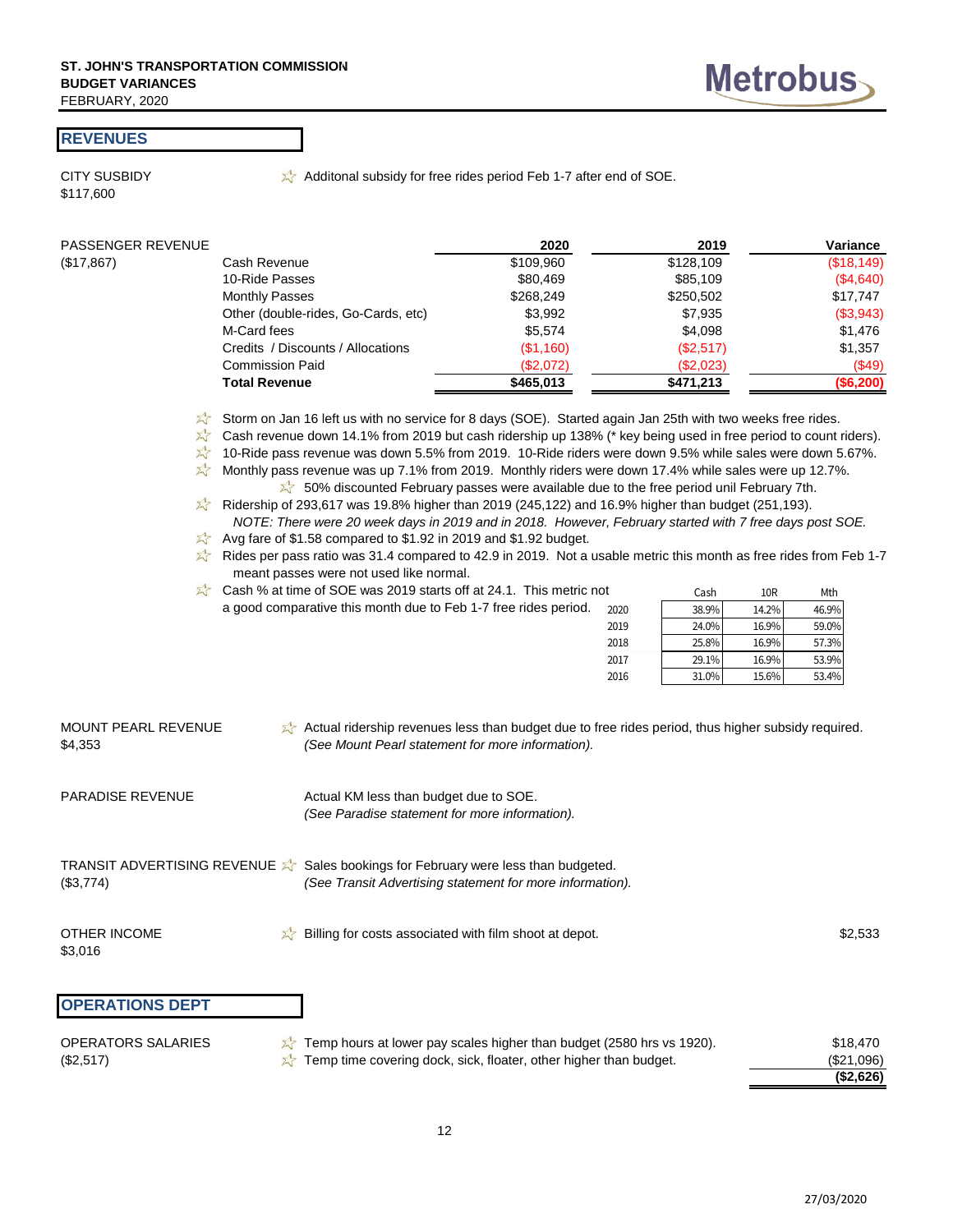## Metrobus

| DIESEL FUEL EXPENSE<br>\$9,764                                        | <b>A</b> Budgeted Usage:<br>Actual Usage:                                                                                                                                                       | 146,320 litres @ \$1.1600 /L<br>152,232 litres @ \$1.0508 /L      |                                                                                                                                                                                              | \$169,730<br>(\$159,966)<br>\$9,764                   |
|-----------------------------------------------------------------------|-------------------------------------------------------------------------------------------------------------------------------------------------------------------------------------------------|-------------------------------------------------------------------|----------------------------------------------------------------------------------------------------------------------------------------------------------------------------------------------|-------------------------------------------------------|
|                                                                       | Volume Variance:<br>Price Variance:                                                                                                                                                             | (146,320 - 152,232) @ \$1.16 /L<br>152,232 @ (\$1.16 - \$1.10508) |                                                                                                                                                                                              | (\$6,860)<br>\$16,624<br>\$9,764                      |
|                                                                       | Actual burn was 63.6 L / 100KM vs budget of 59.9 L / 100KM.<br>$\lambda$ Actual total KM was 237,722 vs budget of 242,623.                                                                      |                                                                   |                                                                                                                                                                                              |                                                       |
| <b>MAINTENANCE DEPT</b>                                               |                                                                                                                                                                                                 |                                                                   |                                                                                                                                                                                              |                                                       |
| <b>GARAGE SALARIES</b><br>\$6,446                                     | $\overrightarrow{z}$ Bodyman short for 4 weeks.<br>Mechanic position filled by 4th year apprentice at lower rate.<br>Apprentice at 70% wage rate.<br><b>A</b> OT & stat pay higher than budget. |                                                                   |                                                                                                                                                                                              | \$6,205<br>\$621<br>\$1,861<br>(\$2,240)<br>\$6,447   |
| <b>STOCK PARTS EXPENSE</b><br>\$13,978                                | Parts used for the month less than budget.                                                                                                                                                      |                                                                   |                                                                                                                                                                                              |                                                       |
| <b>BUILDING &amp; YARDS EXPENSE</b><br>(\$3,731)                      | Air quality resting not budgeted.                                                                                                                                                               |                                                                   |                                                                                                                                                                                              | (\$4,098)                                             |
| <b>FINANCE &amp; HUMAN RESOURCES</b>                                  |                                                                                                                                                                                                 |                                                                   |                                                                                                                                                                                              |                                                       |
| <b>GROUP INSURANCE EXPENSE</b><br>\$2,281                             | Timing as deductions made weekly but premiums paid monthly.                                                                                                                                     |                                                                   |                                                                                                                                                                                              |                                                       |
| <b>BANK LOAN PAYMENT</b><br>\$10,500                                  |                                                                                                                                                                                                 |                                                                   | New debt payments for transit signal priority and PTIF2 projects not started. Also no debt payments<br>needed on camera system or 2014 loader as these debts were paid off in December 2019. |                                                       |
| <b>GOBUS</b>                                                          |                                                                                                                                                                                                 |                                                                   |                                                                                                                                                                                              |                                                       |
| <b>CITY SUSBIDY</b><br>\$5,460                                        | Additional subsidy for free rides period Feb 1-7 after end of SOE.                                                                                                                              |                                                                   |                                                                                                                                                                                              |                                                       |
| <b>PASSENGER REVENUE -</b><br><b>ACCESSIBLE SERVICES</b><br>(\$2,907) |                                                                                                                                                                                                 |                                                                   | a Pass sales lower than budget mainly due to the free ridership period from Feb 1-7.                                                                                                         |                                                       |
| MVT SUBSIDY EXPENSE<br>\$13,996                                       | <b>EV</b> BUDGET - Credit to MVT for GO-Card usage:<br><b>X</b> BUDGET - Ridership Subsidy:<br>X BUDGET - No Show Subsidy:                                                                      |                                                                   | 11,800 rides @ \$2.50<br>12,500 rides @ \$27.06<br>400 rides @ \$12.51                                                                                                                       | \$29,500<br>\$338,286<br>\$5,004<br>\$372,790         |
|                                                                       | ACTUAL - Credit to MVT for GO-Card usage:<br>ACTUAL - Ridership Subsidy:<br>ACTUAL - No Show Subsidy:                                                                                           |                                                                   | 11,123 rides @ \$2.50<br>11,887 rides @ \$27.06<br>648 rides @ \$12.51                                                                                                                       | (\$27,808)<br>(\$322,880)<br>(\$8,106)<br>(\$358,794) |

**\$13,996**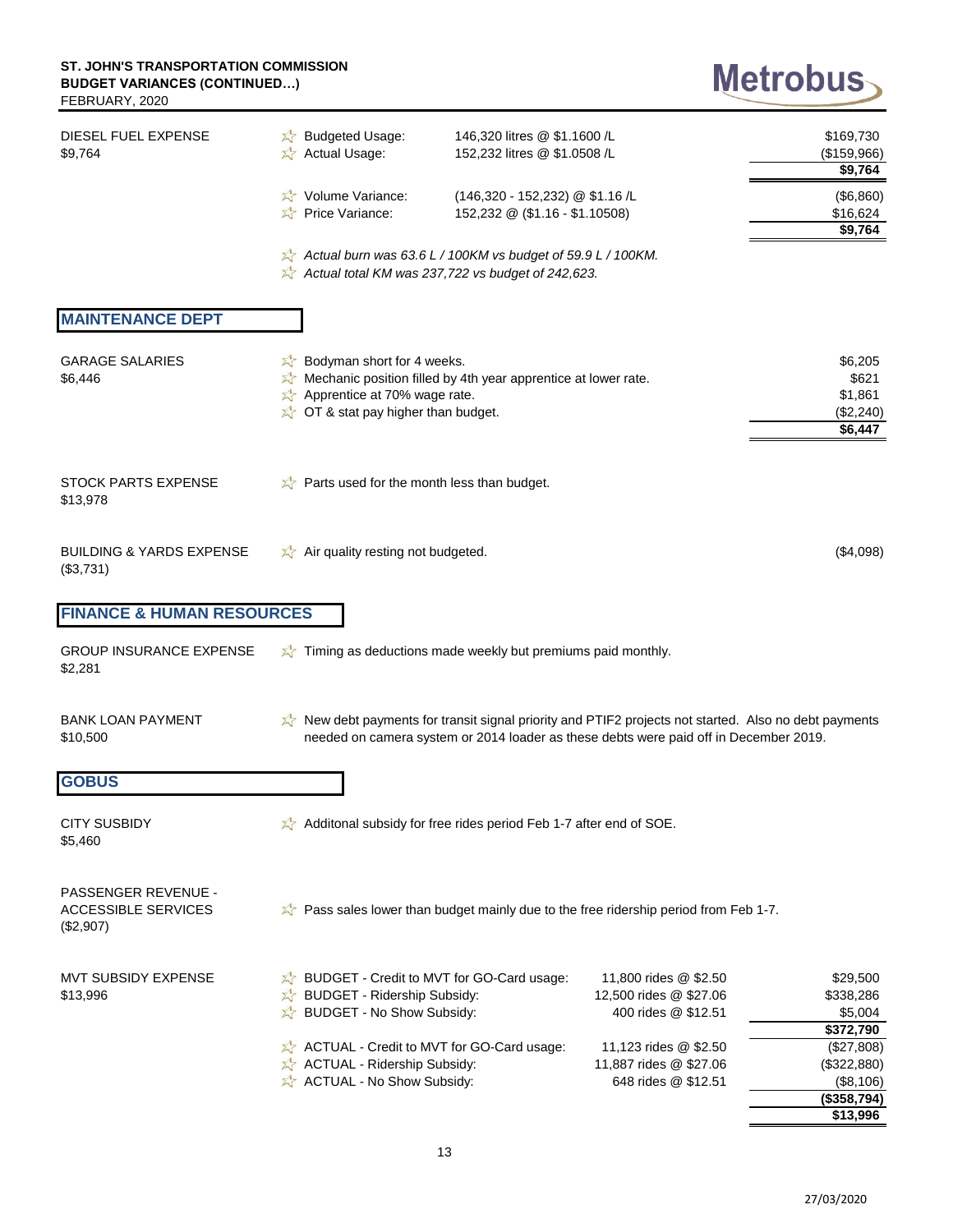



MONTH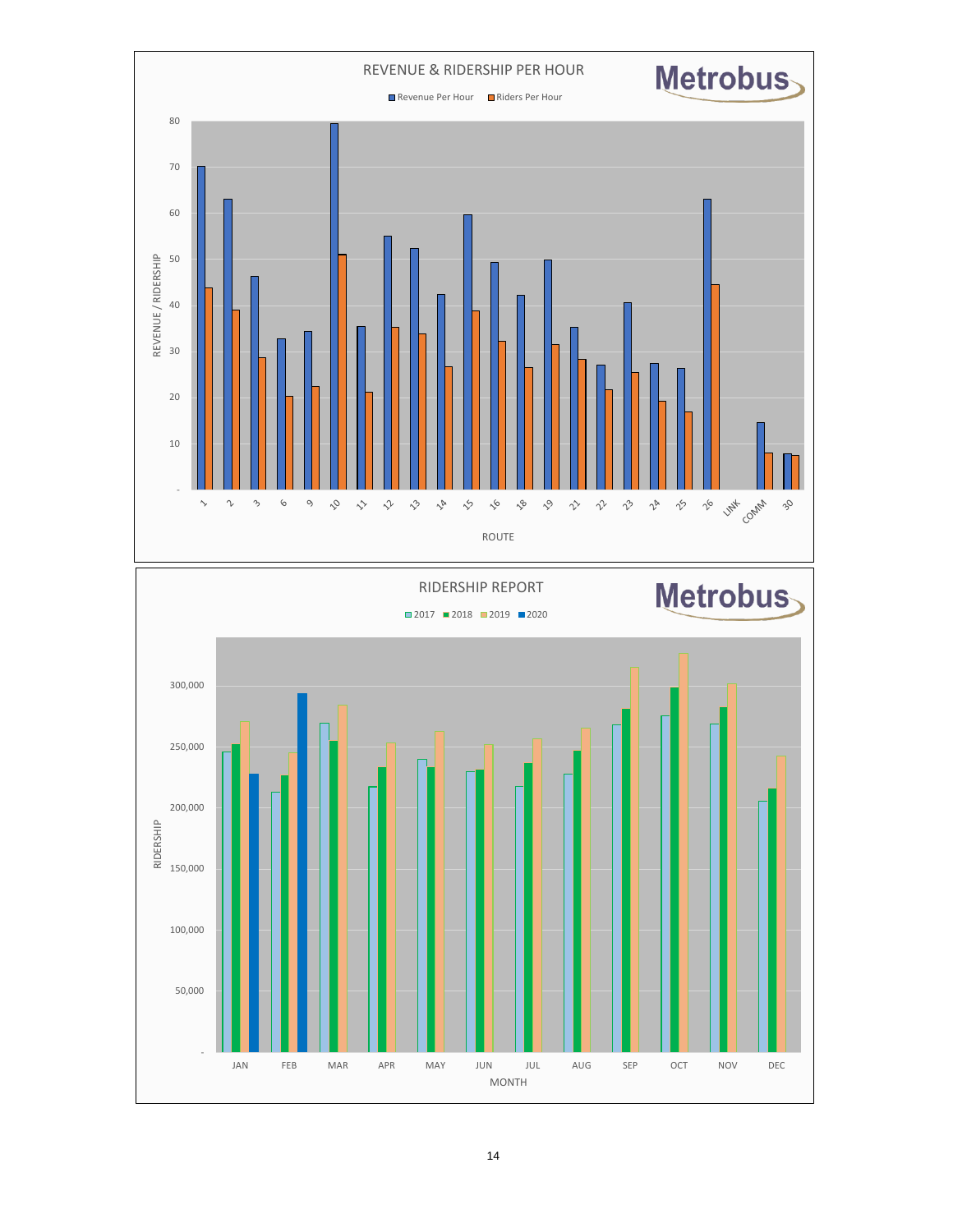

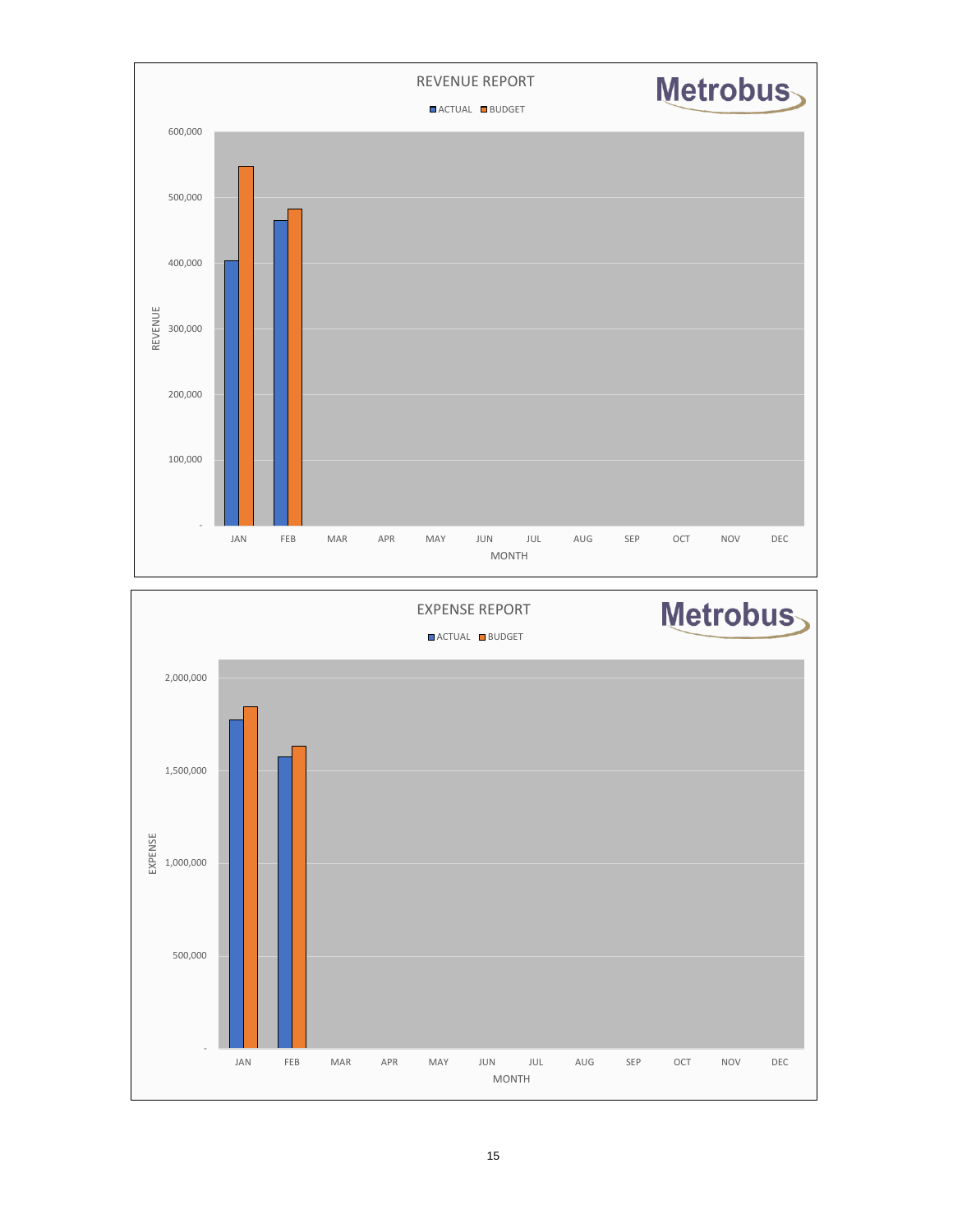

|                |                                |                                 |                |                | <b>RC RATIOS</b> |            |
|----------------|--------------------------------|---------------------------------|----------------|----------------|------------------|------------|
| <b>ROUTE</b>   | <b>REVENUE</b><br><b>HOURS</b> | <b>DIRECT</b><br><b>BILLING</b> | <b>REVENUE</b> | <b>COST</b>    | <b>MONTHLY</b>   | <b>YTD</b> |
| 1              | 999.07                         |                                 | \$53,758.57    | \$141,683.11   | 0.38             | 0.34       |
| $\overline{2}$ | 1,842.38                       |                                 | \$87.546.25    | \$261.277.12   | 0.34             | 0.29       |
| 3              | 1,403.48                       |                                 | \$48,879.63    | \$199,034.52   | 0.25             | 0.21       |
| 6              | 297.55                         |                                 | \$7,314.23     | \$42,197.05    | 0.17             | 0.15       |
| 9              | 238.40                         |                                 | \$6,380.27     | \$33,808.70    | 0.19             | 0.17       |
| 10             | 1,437.12                       |                                 | \$86,401.91    | \$203,805.17   | 0.42             | 0.38       |
| 11             | 283.70                         |                                 | \$7.530.12     | \$40.232.92    | 0.19             | 0.16       |
| 12             | 690.72                         |                                 | \$28,910.28    | \$97,954.46    | 0.30             | 0.26       |
| 13             | 43.40                          |                                 | \$1,708.16     | \$6.154.77     | 0.28             | 0.24       |
| 14             | 402.68                         |                                 | \$12,936.44    | \$57,106.06    | 0.23             | 0.20       |
| 15             | 700.72                         |                                 | \$31,803.75    | \$99,372.61    | 0.32             | 0.29       |
| 16             | 439.08                         |                                 | \$16,261.96    | \$62,268.13    | 0.26             | 0.24       |
| 18             | 494.32                         |                                 | \$15,668.67    | \$70,101.99    | 0.22             | 0.19       |
| 19             | 732.37                         |                                 | \$27.572.46    | \$103,861.05   | 0.27             | 0.23       |
| 21             | 452.85                         | \$64,170.28                     | \$12,042.20    | \$64,220.92    | 0.19             | 0.15       |
| 22             | 125.00                         | \$22.992.89                     | \$2,630.57     | \$17,726.88    | 0.15             | 0.12       |
| 23             | 177.00                         |                                 | \$5,330.91     | \$25,101.26    | 0.21             | 0.17       |
| 24             | 6.60                           |                                 | \$138.28       | \$935.98       | 0.15             | 0.16       |
| 25             | 81.80                          |                                 | \$1,697.84     | \$11,600.47    | 0.15             | 0.14       |
| 26             | 30.00                          |                                 | \$1,420.32     | \$4,254.45     | 0.33             | 0.31       |
| 27             | 0.00                           | \$0.00                          | \$0.00         | \$0.00         |                  |            |
| 28             | 144.68                         | \$7,800.00                      | \$1,159.51     | \$10,262.00    | 0.11             | 0.09       |
| 30             | 106.60                         | \$23,026.47                     | \$886.76       | \$15,117.48    | 0.06             | 0.04       |
|                | 11,129.52                      | \$117,989.64                    | \$457,979.09   | \$1,568,077.08 | 0.29             | 0.26       |
|                |                                |                                 |                |                |                  |            |

Cost / revenue hour (includes regular debt payments & special pension): \$141.82

| <b>Total Expenses</b> | \$1,465,592 |  |  |
|-----------------------|-------------|--|--|
| Debt Interest         | \$12.147    |  |  |
| Debt Payment          | \$97,000    |  |  |